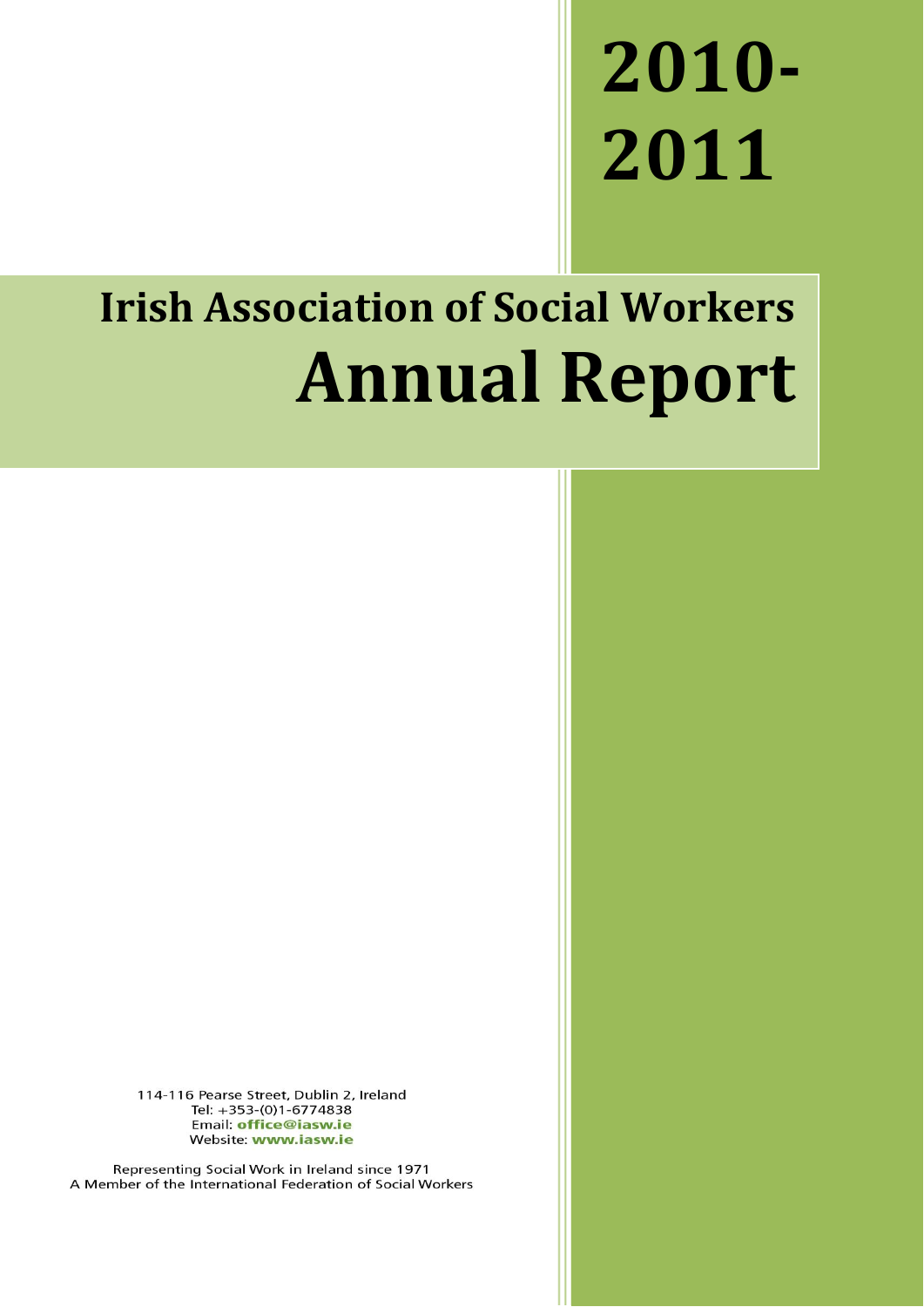# **Table of Contents:**

IASW Executive & Council **Page 3** 

| <b>Executive Reports:</b>                                           |         |
|---------------------------------------------------------------------|---------|
| Presidents Report - Ineke Durville                                  | Page 4  |
| Honorary Treasurer - Dónal O'Malley                                 | Page 5  |
| Honorary Secretary - Saragh McGarrigle                              | Page 6  |
| Office Report - Danielle McGoldrick                                 | Page 6  |
| Conferences & Events - Ita Long                                     | Page 7  |
| Continuous Professional Development [CPD] - Frank Browne            | Page 8  |
| <b>Communications - Declan Coogan</b>                               | Page 8  |
| Membership Report 2011- Billie Anne Johnston                        | Page 10 |
| National Social Work Qualifications Board -Marie Therese Mulholland | Page 10 |
| <b>Special Interest &amp; Associate Group Reports:</b>              |         |
| Council of Irish Adoption Agencies - Sheila Gallagher               | Page 12 |
| The Irish Social Worker Journal - Monica Egan                       | Page 12 |
| Principal Medical Social Workers Group - Loretto Reilly             | Page 13 |
| New Social Workers - Kerry Cuskelly                                 | Page 13 |
| Social Workers in Adult Mental Health (SWAMH) - Damien Nolan        | Page 15 |
| Child & Adolescent Mental Health (CAMHS) - Sinead Freeley           | Page 16 |
| Social Workers in Disabilities (SWID) - Caitriona Whitty            | Page 17 |
| Social Workers in Foster Care - Cahal McHale                        | Page 18 |
| Social Workers in Primary Care - Deirdre Jacob                      | Page 19 |
| Social Workers in Probation -David Williamson                       | Page 21 |
| Special Interest Group on Ageing (SIGA) - John Brennan              | Page 21 |
| Special Interest Group of Children and Families -Paul McCarthy      | Page 23 |
| <b>Regional Reports:</b>                                            |         |
| Southern Branch - Terry Bradshaw                                    | Page 26 |
| Report from Eastern Region SIG: Pat Waldron                         | Page 26 |
| <b>Other Representative's Reports:</b>                              |         |
| CORU 2011 by Monica Egan                                            | Page 27 |
|                                                                     |         |

International Affairs Committee 2010-2011 - John Brennan Page 28

2 | P a g e IASW Annual Report 2010-2011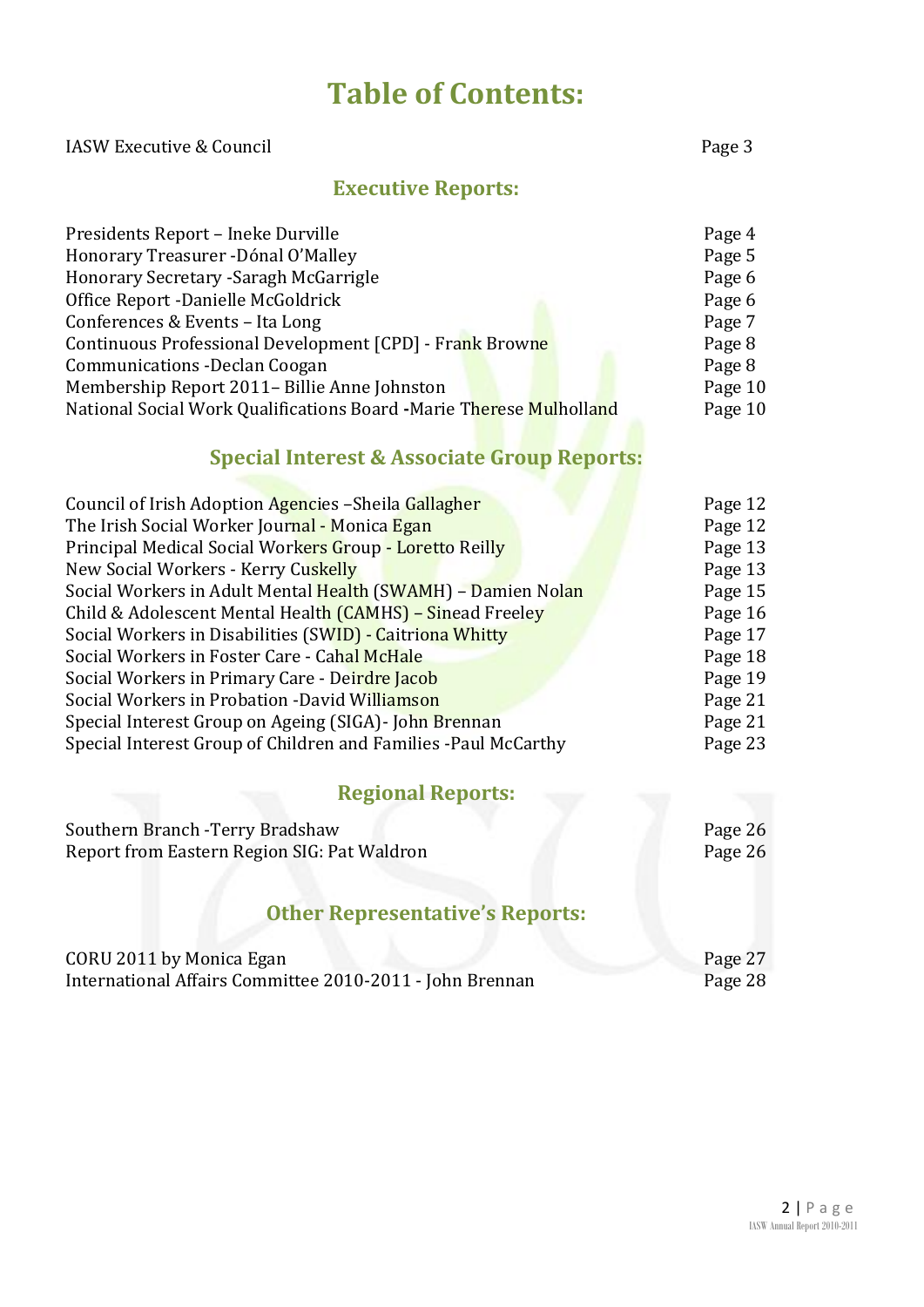#### **Executive & Council Members 2010 - 2011**

#### **IASW Executive:**

| President                 |                                            |  |
|---------------------------|--------------------------------------------|--|
| <b>Honorary Treasurer</b> |                                            |  |
| <b>Honorary Secretary</b> |                                            |  |
| Office Manager            |                                            |  |
| Conference & Events       |                                            |  |
|                           | <b>Continuous Professional Development</b> |  |
| Membership Officer        |                                            |  |
|                           | PR & Communications                        |  |
| <b>Executive Member</b>   |                                            |  |
|                           | N.S.W.Q.B Representatives (Until March     |  |
| 2011)                     |                                            |  |

Ineke Durville Dónal O'Malley Sarah McGarrigle Danielle McGoldrick Ita Long Frank Browne Billie Anne Johnston Declan Coogan Jason Watson & Terry Bradshaw rch Frank Browne & Marie Therese Mulholland

#### **Special Interest & Associate Group Representatives:**

Adoption (CIAA) Ageing (SIGA) **Children & Families Paul McCarthy** Child/Adolescent Mental Health (CAMHS) Sarah Houston IASW Journal Editor Monica Egan Social Workers in Disability (SWID) Emer Ingoldsby Principles in Medical Social Work Hospitals Loretta Reilly Adult Mental Health (SWAMH) Damien Nolan Primary Care **Deirdre** Jacob Council of Irish Adoption Agencies Sheila Gallagher / Eileen Conway Foster Care **Care Contract Contract Contract Ciara Mahoney** New Social Workers Kerry Cuskelly Social Workers in Probation **David Williamson** 

# Eileen Conway John Brennan

#### **Regional Representatives:**

#### **Other Representatives:**

International Affairs Committee Theorem Iohn Brennan CORU Representative IMPACT Representative

Eastern **Pat Waldron** Southern Frank O'Driscoll / Terry Bradshaw

> Monica Egan Dónal O'Malley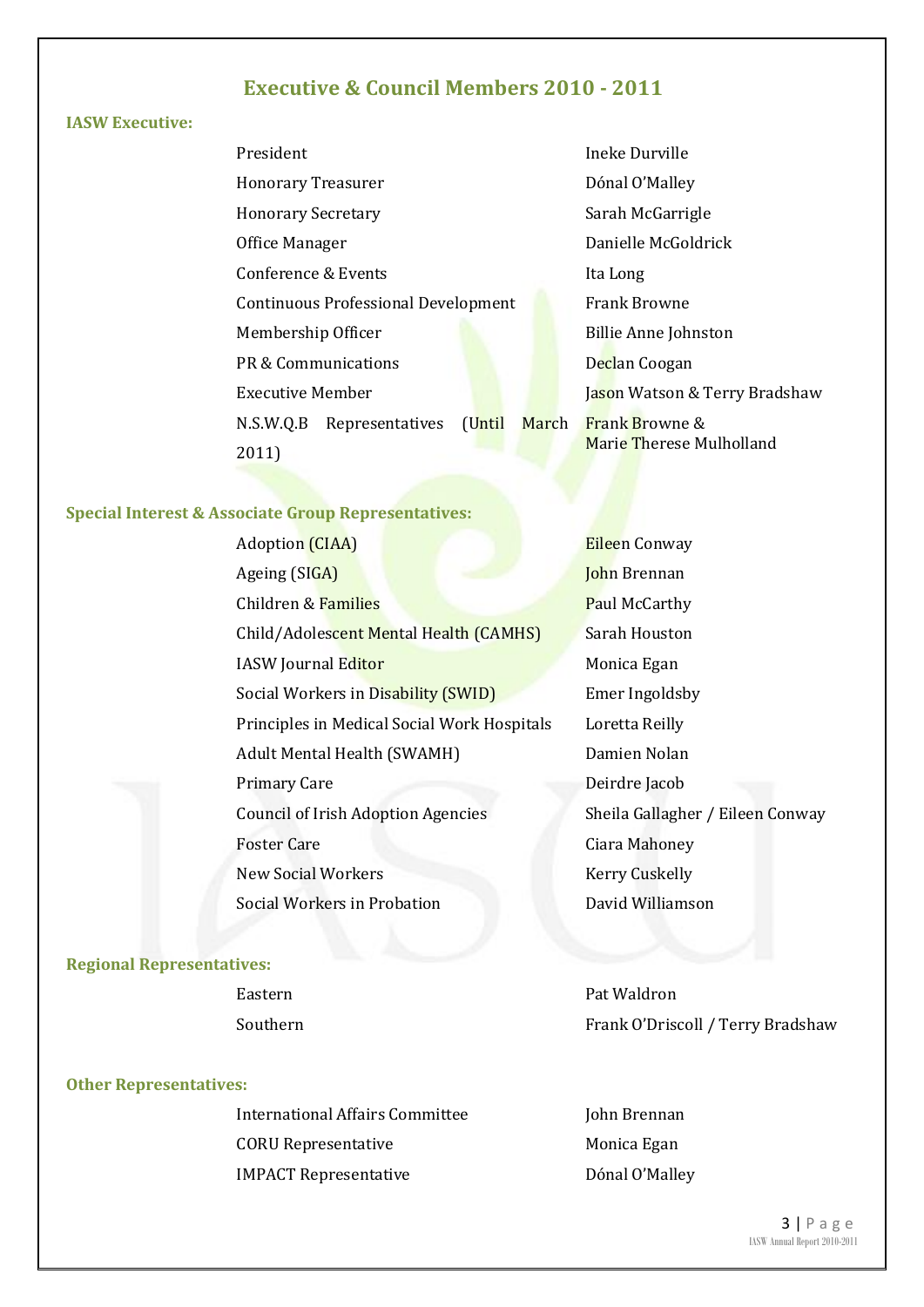## **Executive Reports:**

#### **Presidents Report**

#### Ineke Durville

I am pleased to present the annual report of the Irish Association of Social Workers, which outlines the various activities of the IASW executive and the special interest groups during the year.

One of the major developments this year was the long expected start of the registration of the allied health and social care professionals with the appointment of the Social Work Registration Board by the Minister for Health, in September 2010. The Social Work Registration Board together with the Health and Social Care Professionals Council (CORU) prepared the necessary documentation to facilitate this and at the end of March 2011 CORU took over the responsibility for the recognition of social work qualifications, a function that was held by the National Social Work Qualification Board (NSWOB) and signed off on the Code of Professional Conduct and Ethics for Social Workers. The NSWOB ceased to exist at that time and I would like to use this opportunity to thank all the staff of the NSWQB for their support of the IASW over the years. The Director of the NSWQB, Eilis Walsh, retired at the same time and I would like to thank Eilis for her contribution to social work as Director of the NSWQB and prior to that as president of the IASW and through her involvement with the International Federation of Social Work (IFSW) and wish her all the best in her retirement.

In anticipation of the introduction of Statutory Registration and the need for the IASW to be able to stand over the practice of the members and to put a framework in place that promotes continuous learning, the IASW launched their Continuous Professional Development (CPD) policy and folder in April 2009. The policy sets a standard in terms of CPD and required members to reach 100 CPD points over a two year period and record these in the CPD log. The IASW will then audit the CPD log for all members and issue them with a certificate acknowledging their achievement. This process has now commenced and a number of certificates have been sent out. Frank Browne has continued his role as CPD co-ordinator on the executive and his knowledge of the policy, the on-going reviews of courses looking to be awarded CPD points and his input into the audit have been very valuable and I would like to thank him for all his hard work. At the time of the launch of the policy in April 2009, the executive committed to reviewing the policy after the first two years and we are hoping to commence this review in September 2011.

The work of the office has been on-going and it continues to be very busy. We have dealt with an increasing number of queries from members, non-members and the public and thanks to Danielle McGoldrick, our office manager, the increased volume has been dealt with very efficiently. The office has been transformed into an organised, streamlined and spacious work environment and is pleasant to spend time in.

Thanks to Monica Egan, the Association has produced two journals and I would like to thank Monica for all her support and her hard work on the journal, which is a valuable service to the members. Saragh McGarrigle joined the executive at the last AGM and took on the responsibility for the info newsletter. The executive decided to review the format of info and Saragh proposed to introduce the e-bulletin format with links to various web links and the executive agreed to introduce this model. I would like to thank Saragh for all her input into info and ensuring that the information about the various activities of the Association is send to the members.

Ita Long has continued her responsibility for training and she has been involved with the organisation of the various seminars, workshops and other events which have been organised during the year, including today's conference. I would like to thank her for her contribution to training over the year. The special interest groups (SIGs) are continuing to be a very valuable link with the wider membership and provide a forum for social workers practising in that area of specialism to share experiences and raise issues. A number of SIGs held very successful conferences and seminars and the feedback from these events has been very positive. The contribution of the SIGs has been very valuable for the workings of the Association and the executive would like to thank them for their contribution and hard work. Some of the members of the executive live in different parts of the country, which has been very helpful in maintaining links outside Dublin. One of the new members of executive, Terry Bradshaw, has provided a very useful link with the Southern Region SIG.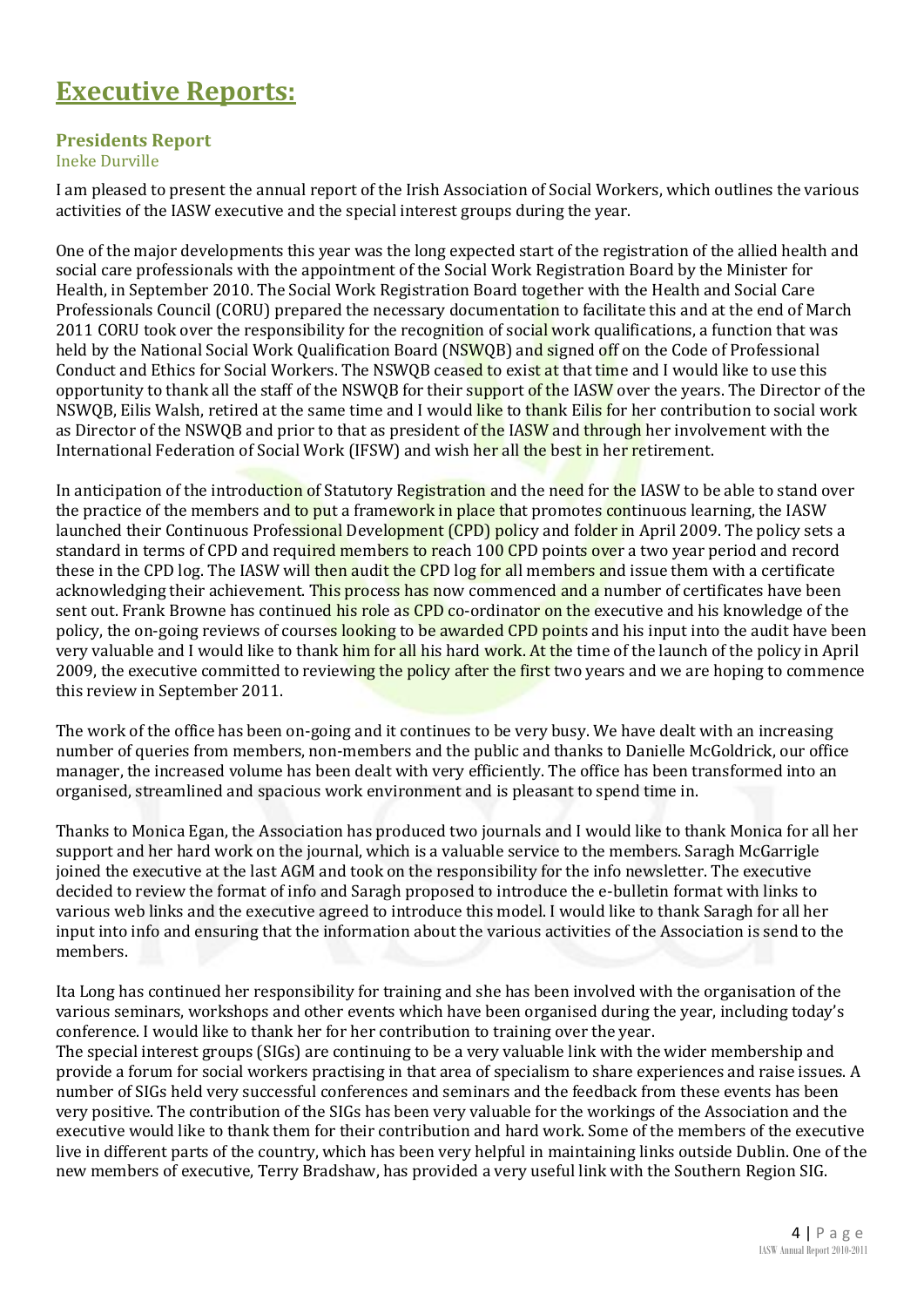Terry has been a very active member of the southern region SIG and I would like to thank him for his commitment.

The IASW has continued to have a high profile thanks to Declan Coogan, communication co-ordinator. It has meant that the IASW was able to respond promptly to any issue that arose and needed highlighting through press releases and letters and Declan needs to be congratulated for his input.

During the year, the executive supported and produced a number of submissions to government departments, the HSE and other relevant organisations. The IASW was invited to official meetings and are part of some of the forums set up by the HSE to progress a variety of government policies.

Donal O'Malley continues in his role as treasurer and together with Danielle he ensures that we keep our spending under control. The finances of the Association are healthy and I wish to thank Donal for his contribution and his attention to detail. The treasurer has a very important role in any organisation. Billie Anne Johnston took on the role of membership secretary and has been very active in this role. She developed a number of membership hand-outs with Danielle and has given a number of presentations on the IASW and the membership benefits. The membership of the IASW has continued to grow this year, the number of training events has increased greatly and the imminent start of statutory registration has put further pressure on the Association.

The executive has had to consider the consequences of these changes and have come to the following conclusions: The need for additional administrative support to deal with the training programme and the need to get advice on whether the legal status of the Association was adequate to deal with the changes ahead. The Administrative support is provided through funding from the HSE to support the CPD training programme and Aoibheann O'Sullivan has been with us off and on since January during very busy times. The advice in relation to the legal status was to look at becoming a limited company. The Association will be presenting a motion to that effect at the AGM. Jason Watson has taken on the responsibility to progress the legal structure of the Association and I would like to thank him for his contribution to date.

In conclusion, I would like to thank Danielle, the members of executive and council as well as all the members for their support during the year. Unfortunately, the cutbacks in public services will continue to affect our client groups as well as the working conditions for social workers, due to lack of staff and resources and it will be important that the Association has a strong and cohesive voice.

#### **Honorary Treasurer** Dónal O'Malley

Due to the continued growth in the number of people joining the Association, this year saw another increase in the total amount of subscriptions received. The other significant source of income was the Continuous Professional Development funding from the HSE which has allowed us to fund more CPD days at a lower cost to members and non-members as well as offsetting against the administrative costs of running these CPD events.

As with last year, the drive to lower costs continued, the most significant of which was the reduction in the printing expenses. Due to these measures the Association continues to operate a surplus, which means that as per last year, the Association can still absorb half the cost of the Legal Protection Cover.

Last year we aimed to continue to build on the successes of the recent years and I believe we have achieved that through the above mentioned measures as well as putting new, easier mechanisms in place to allow Special Interest Groups to apply to the Association for funding for CPD events. The CPD funding provides SIGs with an ideal opportunity to provide quality training at a reasonable cost and I would encourage all SIGs to avail of this facility.

I would like to thank Danielle for her continued hard work in maintaining the operation of the Association on a day-to-day basis. My thanks also to Ineke and the other members of the Executive for their advice and guidance throughout the year.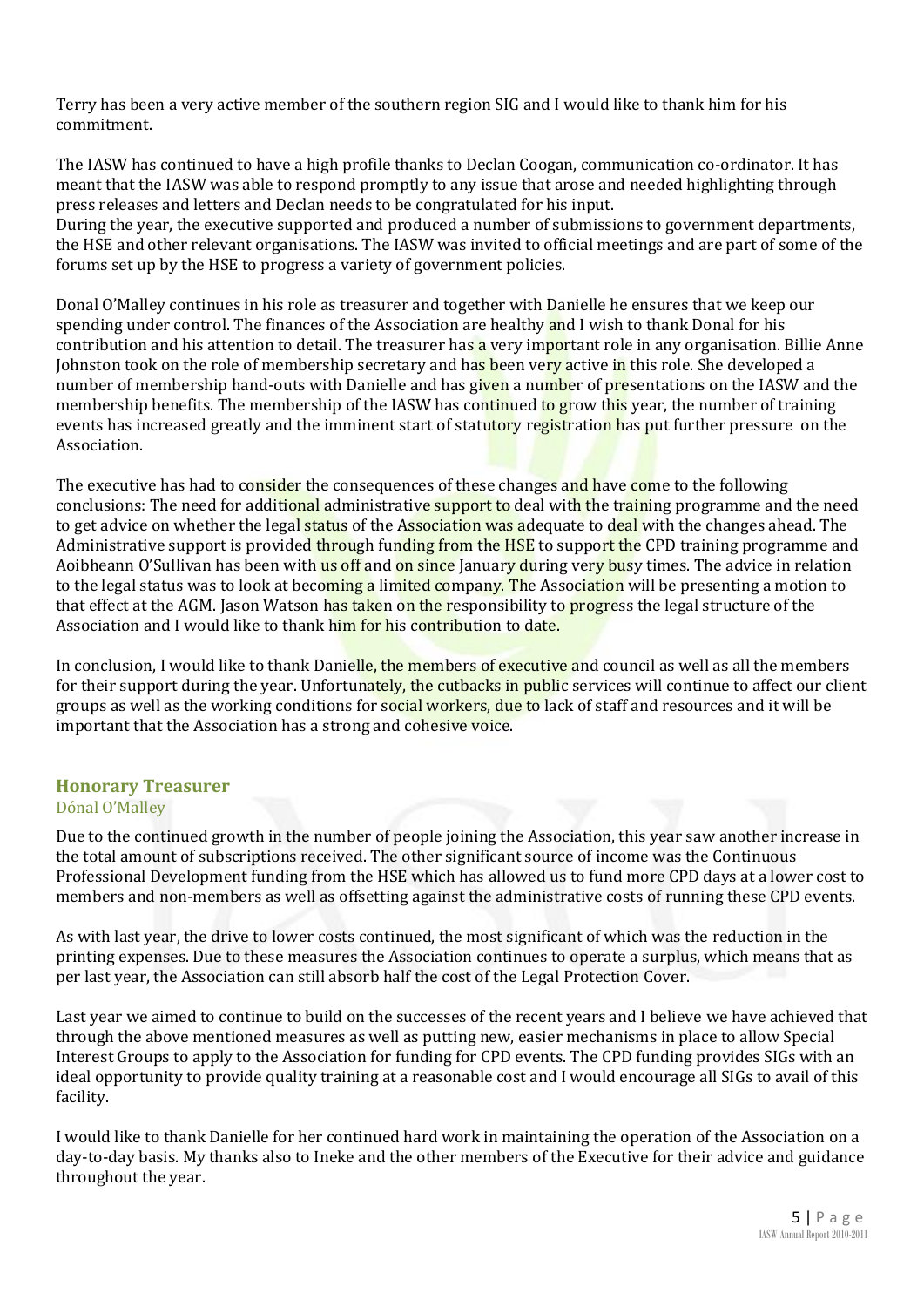#### **Honorary Secretary** Saragh McGarrigle

2010 saw the IASW Newsletter transition from a print based publication to an electronic format. This change brought a number of advantages, the first being a significant cost saving! It also means that the newsletter can be developed in a more interactive manner with numerous links guiding the reader back to the IASW website or to other news sources. Between 2010 and 2011, four newsletters were emailed to all members. The plan going forward is for the newsletter to have seasonal editions, with members receiving a copy via email four times per year.

The newsletter provides an excellent opportunity for all the members to be kept abreast of the work being carried out at both executive and council level in the organisation. It also provides updates on conferences and seminars, as well as providing links to media reports and press releases concerned with social work. The newsletter allows an opportunity for all members to be kept up to date with each of the Special Interest Groups and their current areas of activity. It is hoped to further develop the newsletter over the coming year and any feedback or suggestions from members is most welcome.

The role of honorary secretary within the IASW requires minimum work due to the hard work of office manager Danielle, and I would like to take this opportunity to thank her for her support in the last year.

#### **Office Report** Danielle McGoldrick

There have been many changes in the office since the AGM in 2011, by far the biggest achievement, was the reorganization of the office space, the co-ordination of the in-house filing system, and the archiving of all of the associations historical documents/files. This was a mammoth task and I could not have completed the work without Ineke's helping hand.

The library has been catalogued, and a list of all of the books available from the office, can be downloaded from the website.

The website has been updated, and now features a "Get Ready for Registration", "Social Work Qualifications" and "Support/Submissions/Policies section".

Donal, Ita and I developed guidelines for the Special Interest Groups on Financial Management and Event Planning

Once again the whole area of membership takes up a huge amount of time, tasks this year included;

- Culling lapsed membership application forms and creating a database of lapsed members
- Destroying files
- Developing a Membership Benefits flyer, and posting it to all of the HSE Health Clinics nation-wide, and to the NGO's who employ Social Workers
- Preparing new member 'Welcome Packs'.
- Contacting members with incorrect personal details
- Approving membership applications
- Preparing the four quarter direct debit runs and following up with members who have unsuccessful payments
- Contacting members who fail to renew membership

Following my financial training in 2010, I now prepare quarterly financial reports for Donal and Ineke to review. Other work includes, payroll, end of year payroll, preparing documentation for the Revenue Commissioners. Our accountants, Meade Casey proposed that we close three of our account's, the association now operates three bank accounts, which makes management of the finance a lot easier.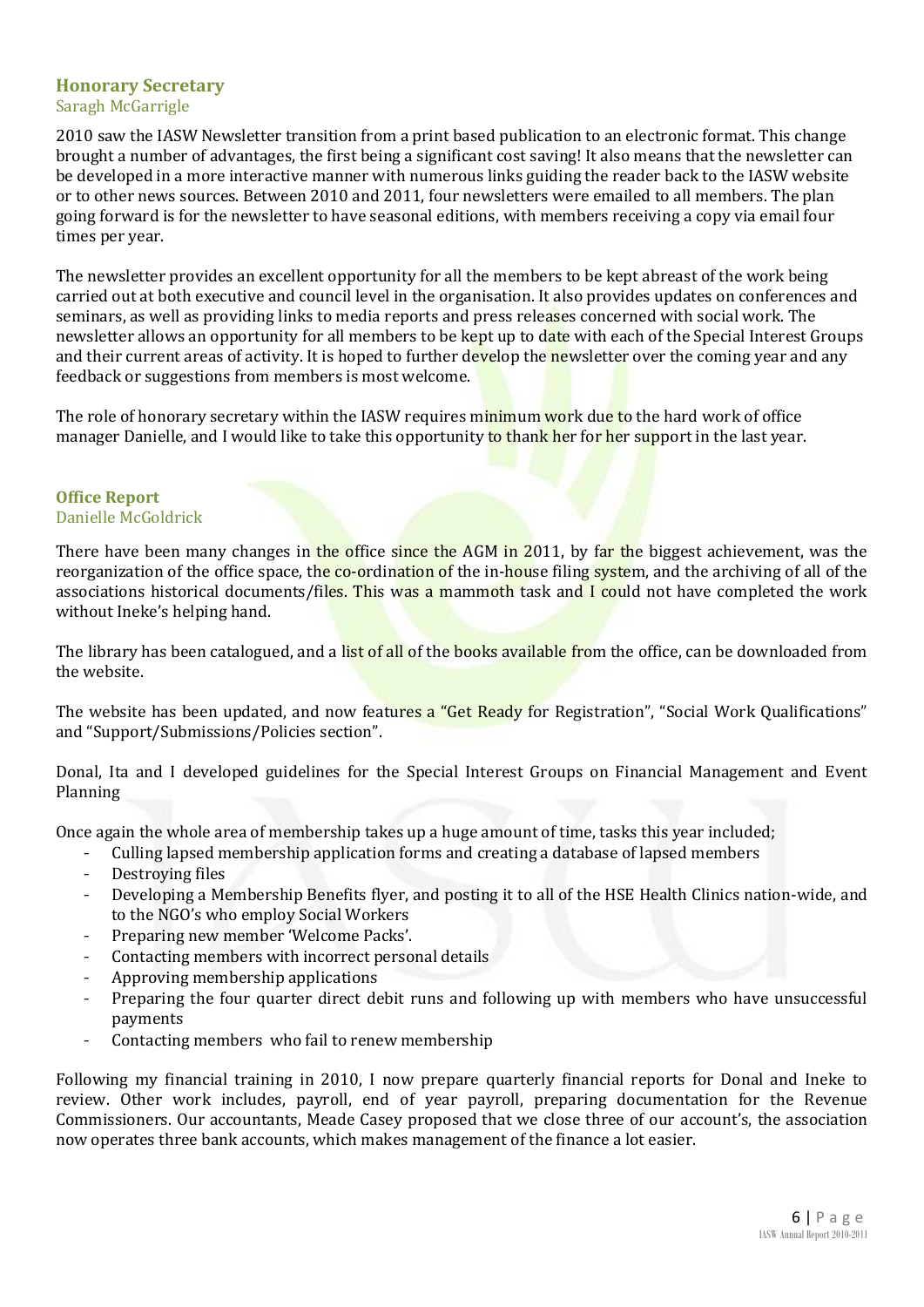In 2010 we submitted two CPD reports to the HSE including information on income, expenditure, evaluation feedback, number of participants, etc. In addition, Ineke and I prepared a proposal to the HSE to secure further funding for the development of CPD in 2011-2013.

The editor of the Irish Social Work Journal, Monica Egan published two journals in 2010, and one in 2011, she plans to publish another two in 2011. My role in this process includes calling for articles, contacting the authors, proofing the journal and preparing the mailing of the journals to the members and journal subscribers.

Since April 2010 Ineke and Ita have successful run ten CPD events. My involvement in this has included such tasks as:

- Liaising with the venue
- Contacting Speakers re: fees, equipment requirements, preparation of handouts, etc.
- Design and distribution of flyers and booking forms
- Dealing with booking enquiries, processing payments and confirming bookings via email
- Preparing participant packs
- Manning the registration desk
- Collating evaluation forms
- Invoicing Speakers
- Uploading Presentations / Handouts etc. onto the website

2010-2011 thus far has been extremely busy, and I would like to take this opportunity to thank the members of Executive for all of their assistance and co-operation, and particularly Ineke, without her dedication, patience, and support, my job would be much more difficult.

#### **Conferences and Events**

#### Ita Long

The following is list of conferences and seminars that were organised by the executive over the past twelve months:

- Annual Conference 2010: "Reclaiming Social Work"
- Workshop: "Drug-Using Parents; Issues and Dilemmas"
- Seminar in Sligo: "Getting Ready for Registration"
- Workshop: "Providing an Accessible & Appropriate Service to LGB People"
- Conference: "Attachment & Development Across the Life Course and Implications for Practice"
- Seminar: "Promoting the Welfare of Children of Problem Drinkers"
- Conference: IFSW Europe Project The Financial Crisis Workshop
- Seminar: "The Application of the Marte Meo Method in Identifying Early Signals of Attachment & Relationship Issues"
- Seminar: "Learning from a Model of Attachment"
- Seminar: "Fitness to Practice & Social Work: Lessons from International Experience" and "CORU: Update on Registration & Related Issues"
- Annual Conference 2011: "Social Work Practice in Difficult Times: Why Equality is Better for Everyone"

Along with the above training events individual Special Interest Groups have organised conferences and Continuing Professional Development events which were open to all social workers and social work students. For the past two years IASW , along with the professional associations of other allied health professionals, has been in receipt of funding from the HSE to facilitate on-going training and development for all social workers. All training events are open to all social workers and students. We acknowledge the generous funding from the HSE which has enabled the executive and SIGs to provide such a varied training programme. Over the past year the HSE asked that the professional bodies facilitate multi-disciplinary training as a condition attached to the funding.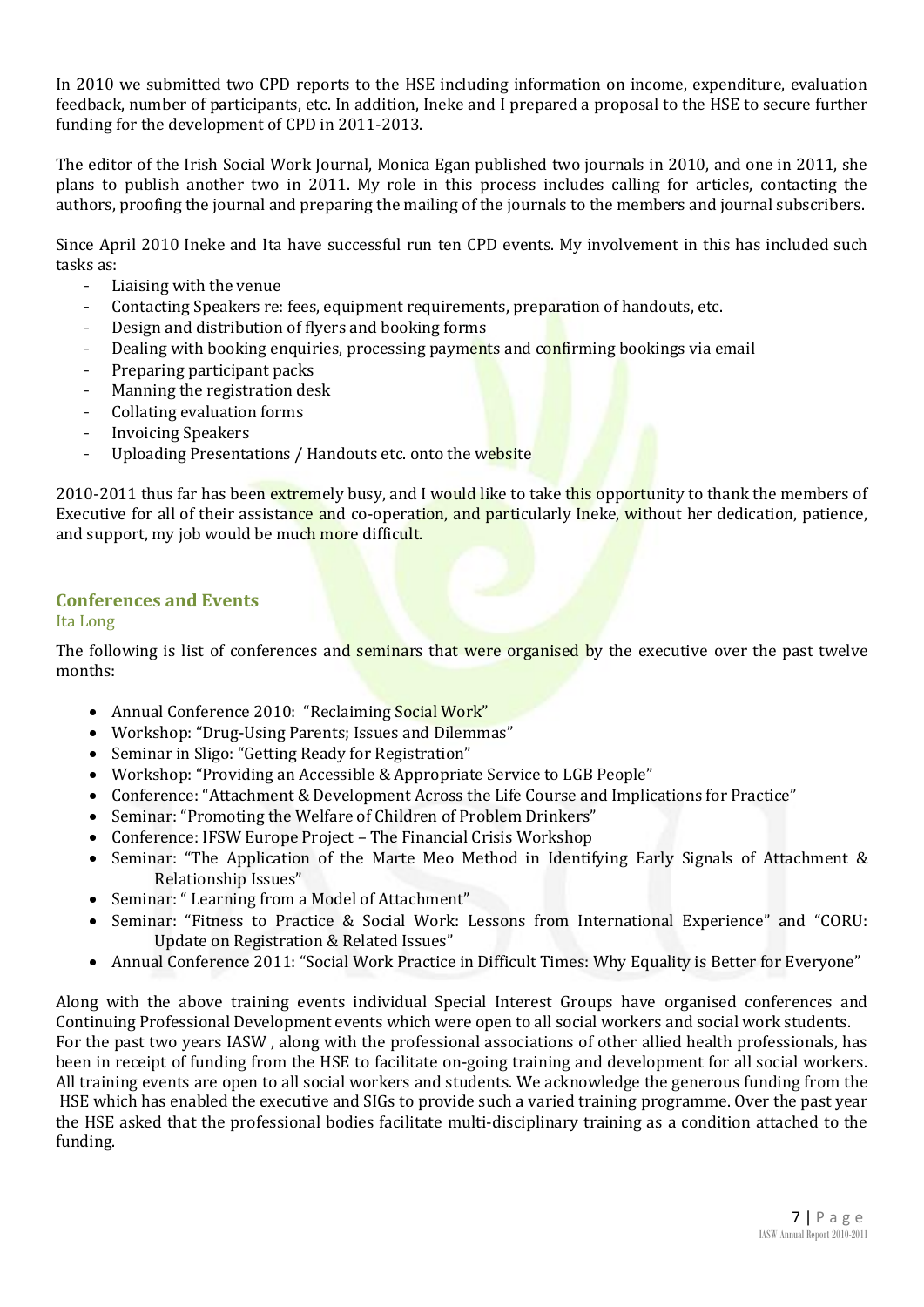I would like to acknowledge and thank Ineke and Danielle for all the time and effort that they have put into the organising of the various events over the past year.

We welcome feedback from participants on all the events we organise as well as ideas for future events. We would also welcome hearing from any members who would like to be involved in the organising of conferences and seminars. Please leave your name with Danielle at: office@iasw.ie

#### **Continuous Professional Development [CPD]** Frank Browne

One of the key roles that IASW plays is to promote CPD. Social work is both a rewarding and a challenging job. Social Workers work with vulnerable adults and children with a wide variety of needs from the relatively straight forward to the very complex. CPD ensures that social workers keep up to date with the required knowledge and skills to do the job well and both supervision and professional development planning are key elements in CPD.

IASW has prioritised the organisation of CPD events during the last year. Fortunately funding from the HSE has allowed IASW to subsidise CPD events both for those organised by IASW and the special interest groups within IASW.

It is now two years since IASW launched its CPD Folder and members who have achieved the required CPD points recorded in their CPD logs can now have these certified by IASW. To date a number of social workers have done so.

IASW will continue to prioritise CPD and IASW is keen to work closely with the special interest groups to ensure that both the most relevant training is organised and where possible funding is made available so as to allow CPD events to be affordable for all members.

Statutory registration has now begun and IASW aims to work in partnership with both the Registration Board and CORU to ensure that CPD remains at the top of their agenda. IASW is keen to play a lead role in setting the CPD standard agenda, to date CORU has commented favorable on the IASW CPD policy.

#### **Communications**

#### Declan Coogan

The Roscommon Child Care Case Report, the replacement of the NSWQB by the Social Workers Registration Board at CORU, the Code of Professional Conduct and fees proposed by CORU, the General Election campaign and the appointment of a Minister for Children with full Cabinet rights and responsibilities marked significant developments for the IASW and for social work in Ireland.

Our last AGM took place on the 23rd of April 2010. Shortly after that, many were shocked by the discovery of the murder of Daniel McAnaspie. As part of the response of the Irish Association of Social Workers to this, I worked on a number of press releases in relation social workers views on the needs of children in care to have the highest standards of care and the need for the allocation of a social worker to every single child in care. I also spoke to researchers at Today FM & RTÉ, leading to me being interviewed on *The Last Word* and Ineke being interviewed on *Morning Ireland* in May 2010.

Following an article written by Carol Coulter in *The Irish Times*, Paul McCarthy (Children & Families SIG) and I drafted a response on behalf of members of the IASW. This letter to the editor was sent to the Irish Times after consultation with members of The Children and Families Special Interest Group and with Ineke. Although this letter has not been published, it was circulated to all members of the Association.

Towards the end of May, Ineke, I and some other members of the IASW were in discussions with RTÉ in relation to social workers involvement with special reports on radio and television concerning the child protection system. This led to Ineke and a social worker speaking on the *This Week* programme on RTÉ Radio One on Sunday the 30th of May 2010.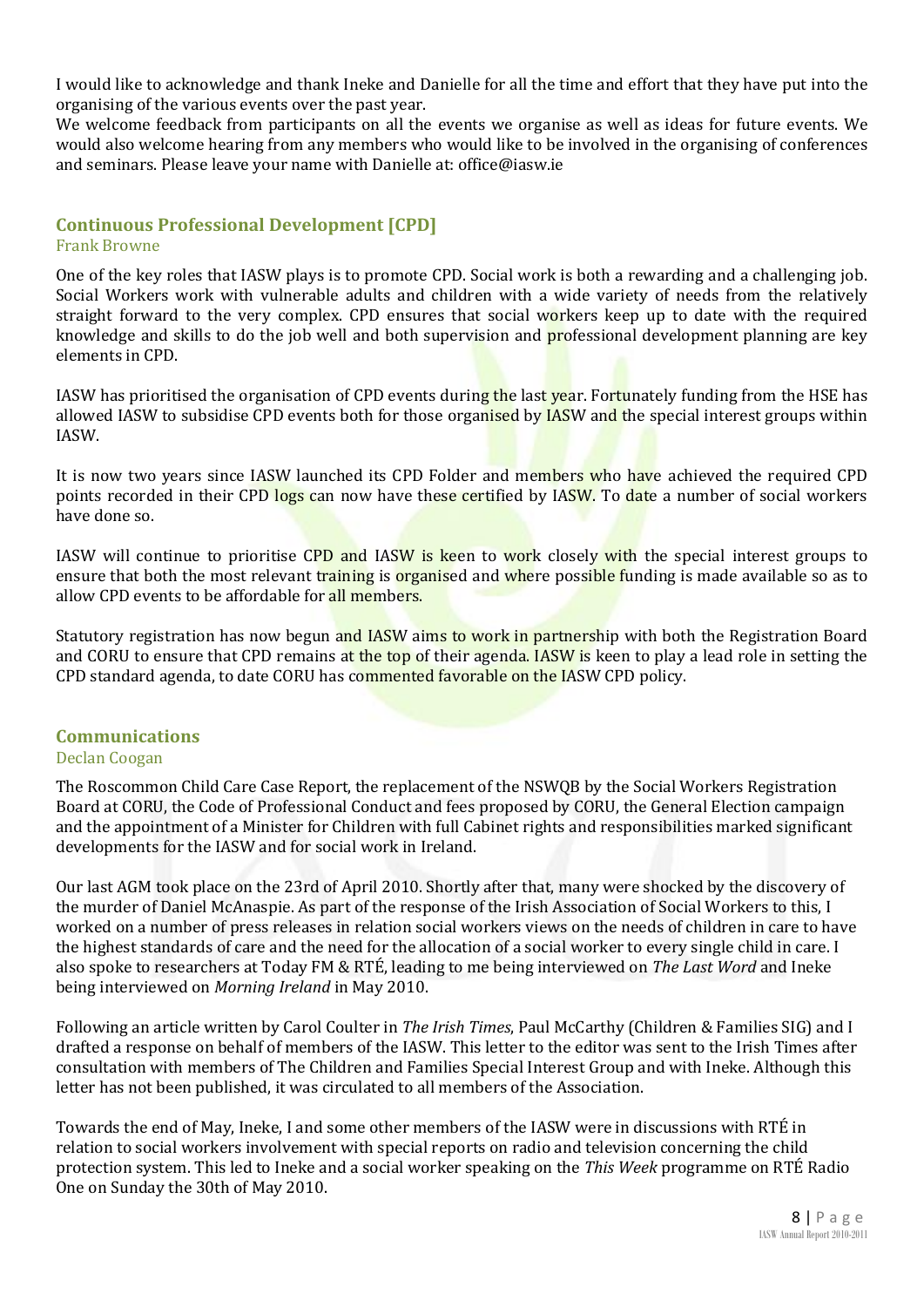In July 2010, HIQA published reports into the fostering Service of the HSE on the inspection of foster care in 3 Dublin areas. In response to this, I issued a press release on behalf of the Association welcoming the findings of the reports which highlighted HSE failures to provide adequate and safe care of children by not allocating a social worker to every child in care. The IASW press release also drew attention to the fact that the HIQA reports identified good practice and included the views of children and foster carers. These service users stated that where cases were allocated there was evidence of good practice and the allocated social workers "were committed and dedicated professionals, who worked in complex and stressful situations but held as their main concern the welfare of the children on their case load".

In the wake of the release of HSE figures in October 2010 detailing the numbers of people living on the streets, Ineke spoke with the Irish Times and was quoted directly in the report, representing the views of the Association. Over 800 hundred people were homeless in 2009, with over 200 of these being children under the age of 12 years of age. Following constructive comments about social workers by a *Focus Ireland* representative on a *Newstalk* radio programme, the Executive supported proposals to explore links with *Focus Ireland* to support the rights of young people leaving care. Donal represented the Association at a *Focus Ireland* conference in March 2011.

Following an invitation from *The Equality and Rights Alliance* in October 2010, Ineke and/or I have represented the IASW at constructive and positive meetings in Dublin of *The Equality and Rights Alliance* (ERA). This is an alliance of 145 civil rights groups and NGOs with the aim of protecting and strengthening human rights and equality. Among those involved are representatives from organisations working with one parent families, people living with disabilities, mental health organisations, the *Penal/Prison Reform Trust*, and the *Irish Council for Civil Liberties* among others. This group developed and promoted a charter or roadmap for equality and human rights in Ireland. The IASW had an input into the development of this roadmap document. Further information about the ERA is available at www.eracampaign.org and the Roadmap document is available at http://www.eracampaign.org/uploads/ERA%20Roadmap%202011.pdf

Following the release of the Report on the Roscommon Child Care Case in November 2010, Ineke ably represented the perspective of the Association. Ineke also had on-going contacts with a variety of social workers in different parts of the country. I would like to thank Ineke for taking an active and lead role in responding to this Report. Prior to this and in liaison with social workers in disability, we issued a press release in relation to the SWLD conference: "Value for money – at what cost?"

Members of the Children and Families Special Interest Group are working on a public awareness campaign and press releases in relation to developments within the HSE and child protection and family support services. An article was published by the SIG in the most recent edition of the *Irish Social Worker Journal*. Further initiatives are planned for later this year.

Following the positive response by IASW members to an earlier IASW campaign to email TDs about the Child Care Amendment Bill, we sought members' suggestions for questions for general election canvassers and candidates during the campaign. In the wake of members' suggestions, we drafted and sent an email to all members with a list of concerns and questions that social workers could put to anyone seeking their vote in the general election.

On the 25th of February 2011, CORU closed the public consultation process in relation to the social work code of professional conduct. This and the announcement of the fees for registration proved to be a burning issue for social workers. The IASW has made representations to CORU and we issued a press release welcoming registration but challenging the high cost of fees. This issue will be considered further later in the report.

A continuing and welcome development over the last year was the issuing by email to all members of all press releases and letters to the papers sent out on behalf of the Association. They are also placed promptly on the website. This seems to be a positive practice leading to many members contacting Danielle and me by email and phone stating their appreciation and support for the Association's proactive and responsive engagement with the media. I would like to thank Ineke, Danielle and members of the Executive for their support and prompt response to requests for advice in relation to public comment on behalf of the IASW.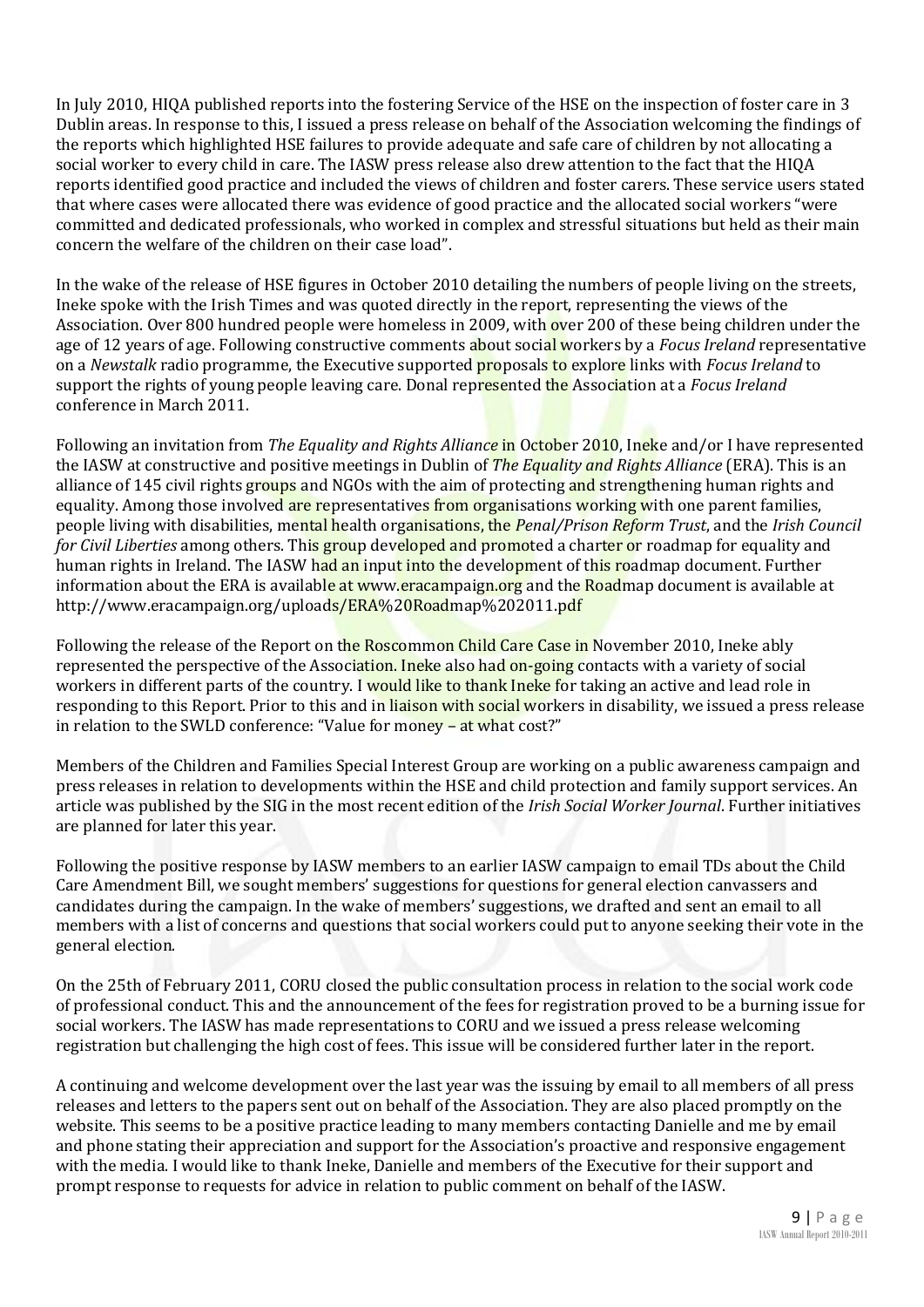Other members of the Executive have taken the initiative in developing parallel aspects of the communications theme – the new electronic format and design for the IASW Newsletter and the social work student information campaign. I fully support and welcome these developments led by Sarah and Billie Anne.

Forthcoming highlights for both the Association as a whole and for the Communications aspect of the IASW include the 40th anniversary of the Association and the Annual Conference. Members have been consulted in relation to which themes or messages we would like to communicate to the public and to all social workers about social work in Ireland today.

I welcome any suggestions concerning how to position the Association in relation to any issues concerning social workers over the next few months. It seems to be most helpful when members of the Association work closely with the relevant special interest group to draw up a draft press release then contact me and we can then work together on developing a press release for issuing on behalf of the Association.

#### **Membership Report 2011**

#### Billie Anne Johnson

The main initiatives implemented this year have been:

- 1. Vision for Recovery subgroup on Recovery, this meeting is held on a monthly basis dealing with the concept of recovery orientated practice within the mental health services. It is hoped that a document will be published this year.
- 2. IASW Sligo Seminar on registration and highlighting the benefits of the association to social workers in the Sligo/Leitrim and Donegal area.
- 3. Flier has been devised outlining the benefits of the association. This has been given to all universities. There are discussions with the HSE to forward this flier unto all social workers working with the HSE.
- 4. Contact with all universities, discussing benefits of the association. Proceeded to do talks in Trinity and UCD, outlining the role of members and highlighting the benefits of the association.
- 5. Working alongside new Special interest group. 'New Social Workers'

A number of routine tasks have also been completed with the assistance of the Office Manager including dealing with routine queries, updating membership, payment details and the scheduling of the Direct Debit run for the year.

At present we have 962 members. 94 members did not renew their membership in 2011, however, we recruited 152 new members between May & December of 2010, and 154 members have joined association so far in 2011**.**

#### **National Social Work Qualifications Board**

Marie Therese Mulholland

It is with mixed feelings that I submit the final report of NSWQB to the IASW annual report. Sadness as it is the final report, NSWQB was dissolved in March 2011; and excitement as registration is here. Many of the functions of NSWQB will be absorbed into the social work registration board which has been appointed by CORU (the new name of the Health and Social Care Professionals Council).

At this time, it is worth acknowledging the major contribution that the work of NSWQB has made to the profession of Social Work since its beginnings in 1997. NSWQB's functions were set out in S.I. No.97 of 1997. The NSWQB's functions, broadly speaking, included the awarding of the national qualification in Social Work (NQSW). They advised government, and statutory and non-statutory bodies in relation to social work training, recognition and standards. The organisation worked with the universities in relation to the development, content and validation of courses. Another important function was provided by the recognition and maintenance of standards in relation to non-national qualifications. We have all benefitted from the high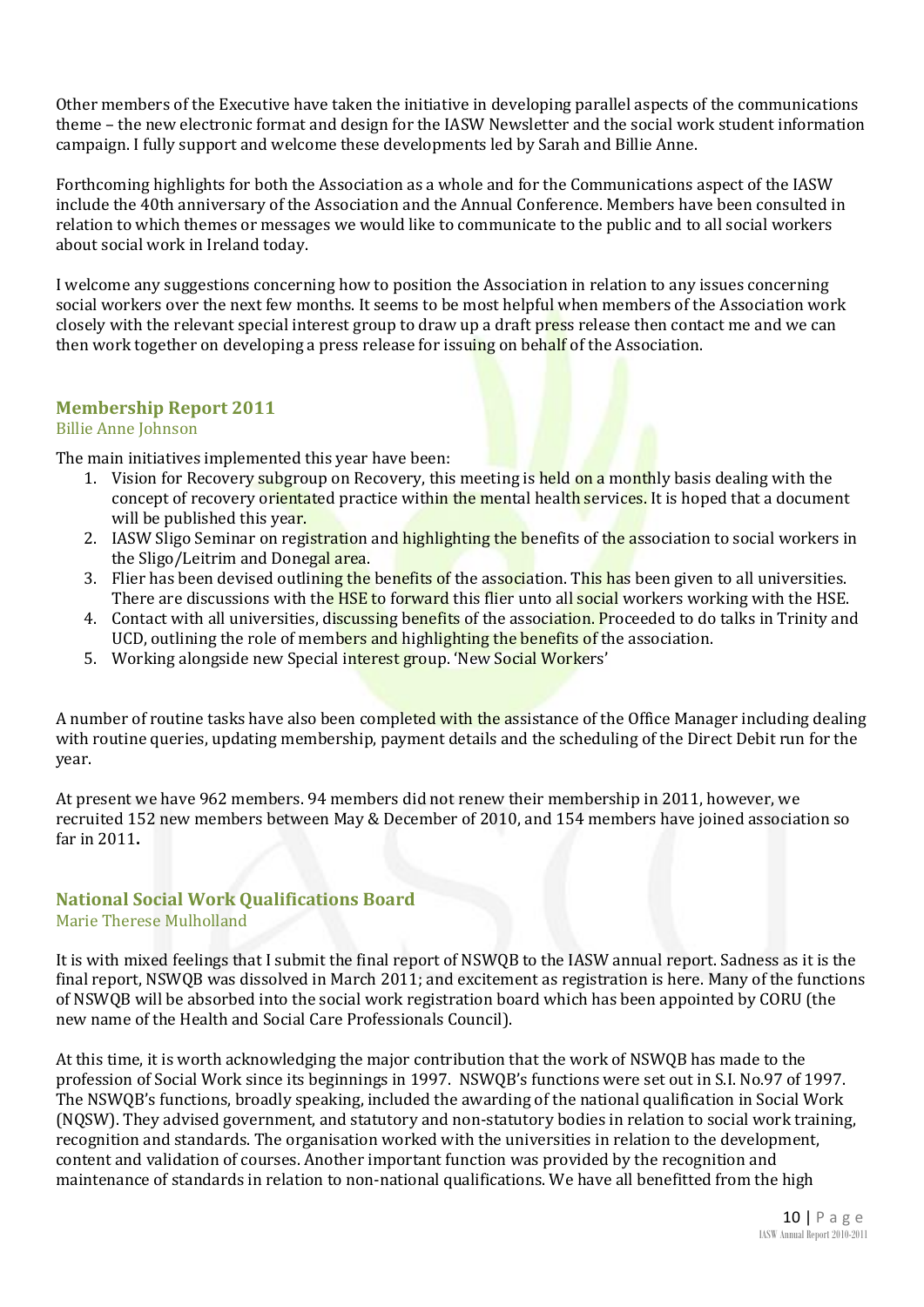standard research NSWQB produced. This has focused on profiling and developing the profession. It has led to many useful and invaluable initiatives including to name a few 'The Induction Framework', 'National Framework for Social Work Placement', 'Crossing Boarders Resource Pack' and of course the invaluable 'Social Work Posts in Ireland' series.

It was fitting that as NSWQB was coming to an end they co-hosted with NUIG the First National Social Work Education Conference last February. The conference brought together stakeholders from all areas and levels of the profession to reflect on achievements and on areas of development. The conference was a great success and was an example of excellent work carried out by NSWQB. It has untiringly upheld standards and promoted the profession through very changing times. There has been an expansion of training courses and a significant increase in the social work workforce of people with qualifications obtained outside of the state.

NSWQB has left the registration board with a rich legacy, with excellent policies and practices and invaluable experience. Great credit most goes to the staff of NSWQB who worked tirelessly for the maintenance and promotion of high standards in Social Work. In particular, thank you and best wishes to Eilis Walsh who has been at the helm of NSWQB from the start.

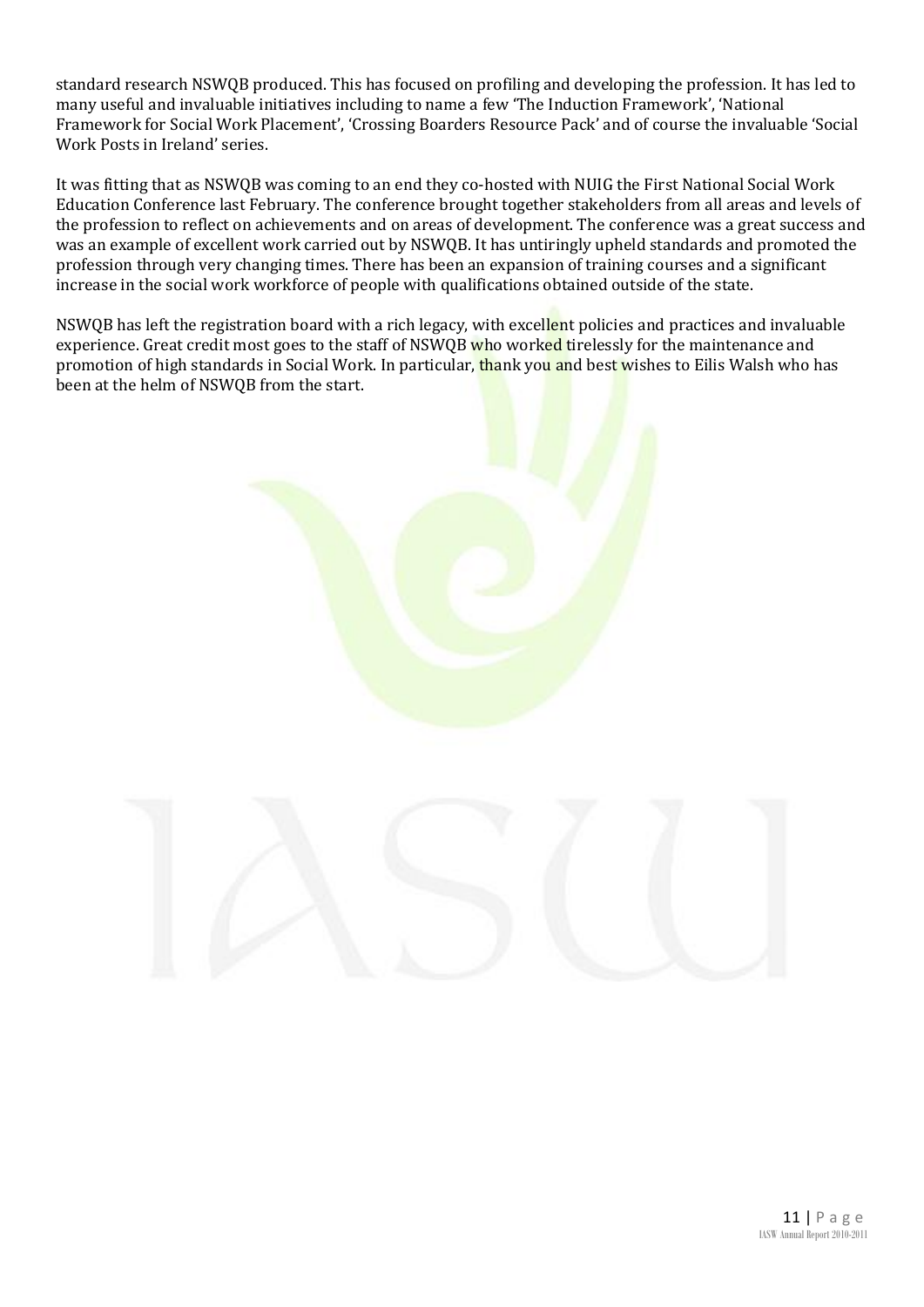# **Special Interest & Associate Group Reports:**

#### **Council of Irish Adoption Agencies**

| 2010 / 11 | Chairperson: | Sheila Gallagher         |
|-----------|--------------|--------------------------|
|           | Secretary:   | <b>Margaret Comaskey</b> |

The Council of Irish Adoption Agencies is an umbrella body incorporating all adoption agencies, both voluntary and statutory, in the Republic of Ireland. Council members meet a number of times each year to consider, address and advocate on the basis of 'best practice', in all aspects of adoption. While it is the agencies themselves who are members of the CIAA, it is a requirement that adoption agencies designate a social work professional to represent their individual adoption agency at Council or Executive meetings.

Council members have contributed to the Adoption Act 2010 by seeking the support of Senators, TD'S and the Minister on our submissions on the Bill. In Dec 2009, Members of Council presented their submission to the Joint Oireachtas Committee. The Adoption Act 2010 came into effect on November 2010. The Adoption Act is welcomed in that it ratifies the Hague Convention but there has been much disappointment that the legislation has not offered any legal basis for the provision of information and tracing and post adoption services. Council hopes that legislation will be forthcoming to address this shortly.

- Since June 2010 Council has a website. The website has facilitated Council in being more accessible and having a public profile.
- Council has continued to develop close working relationship with the Irish Association of Social Workers over the last two years. This has included releasing joint press statements on the Adoption Bill, seeking advice from the organisation on **professional issues** and seeking their support in relation to future adoption legislation.
- June 2010: Joint submission with **IASW to the Humans Rights Commissioner in relation to the lack of** legislation on information and tracing.
- CIAA host workshops which are open to all adoption agencies to attend, training is focused on promoting best practice and coherency in social work adoption practice.
- In 2010-2011 the following training events were held, CPD certificates were available to all who attended:

March 2010 Birth parent Counselling Subgroup: Issues in Domestic Adoption June 2010 Workshop on Evidenced Based Report Writing February and November 2010 : Attachment training with Holly Van Gulden March 2011 Research finding from Origins Service, Barnardo's

#### **The Irish Social Worker Journal**

#### 2010 / 11 Editor: Monica Egan

Two editions were published in 2010. One edition has been published in early 2011 with plans to have a student edition and an edition celebrating the 40th anniversary of IASW.

Calls for articles have been sent out regularly from Danielle in the office. So far the response has been such that we have been able to fill the journal. However as always, we need more.

During the year some books were sent to the office for review and I was really pleased that some people came forward and reviewed them. This was something that was a feature of the journal in the past but had ceased in the last few years so I am pleased to see it coming back as part of the journal.

I would like to thank all the contributors during the year for their hard work in putting articles together. It is not easy when people are already busy with work etc. IASW and I really appreciate the work they have done.

Thanks too to Danielle for her support and endless patience.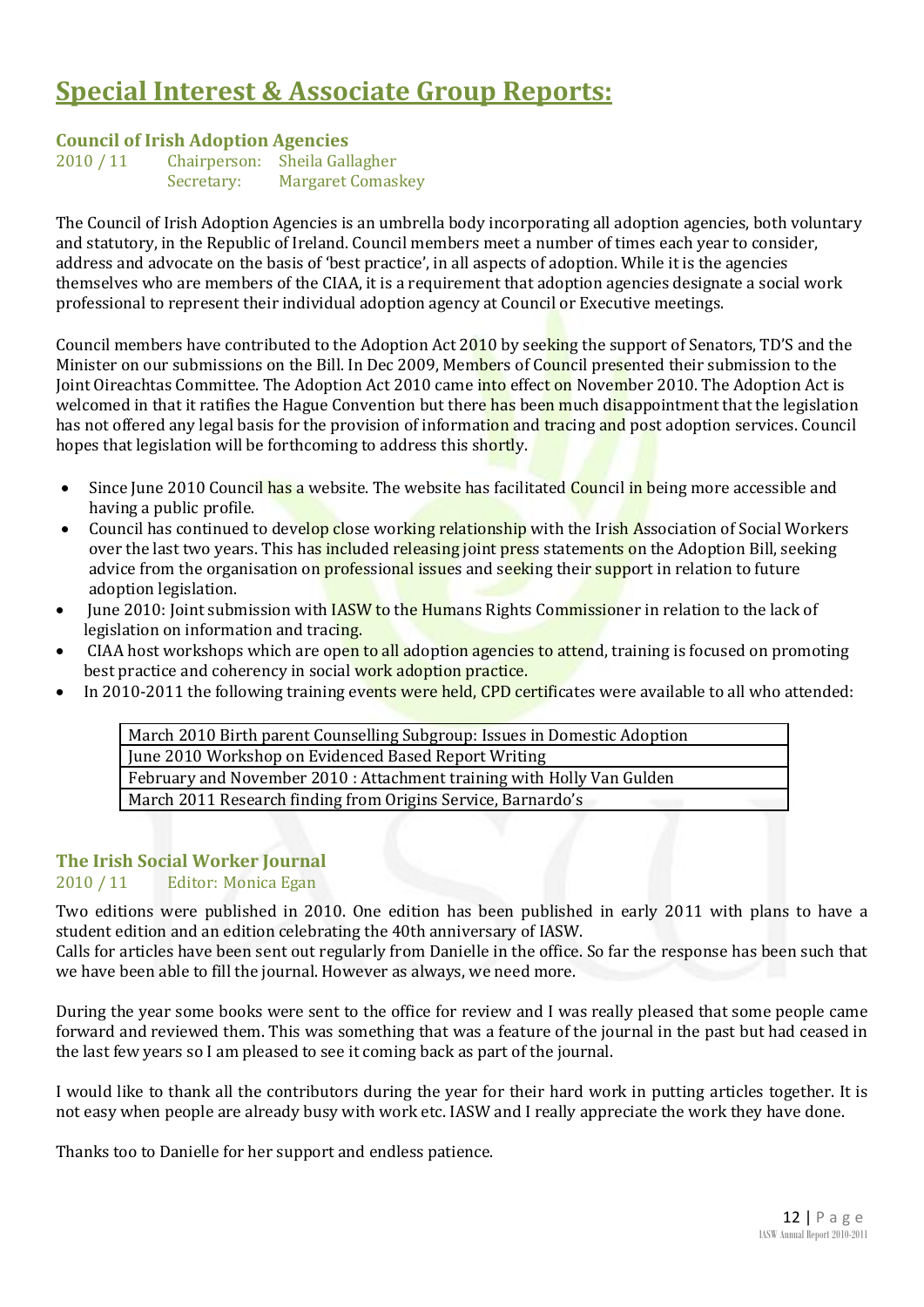#### **Principal Medical Social Workers Group**

2010 / 11 Chairperson: Kieran Buckley Secretary: Loretto Reilly

The Principal Medical Social Worker Group provides a forum for Principal Medical Social Workers to discuss issues and developments in social work relevant to the Hospital setting. It also provides an opportunity to address continuing professional development and training issues required in this social work setting and the connections with colleagues in community care.

The Chairperson for the Group is Kieran Buckley from St. Vincent's Hospital, Siobhan Nunn is Secretary and is Principal Social Worker in St. James's Hospital. The Group met bi-monthly in 2010 and was attended by members nationwide.

Loretto Reilly continued to represent the Group on the IASW Council. New members, John Brennan, who was appointed Principal Social Worker in the Mater Hospital and Siobhan Nunn, Principal social Worker, St. James's Hospital, have joined the group. Angela Keane retired from St James and the group wishes her well in her new life.

Issues of concern: The Medical Social Workers continued to address the issues for the hospitals affected following the introduction of the Nursing Home support scheme in October 2009.

The Chairperson of the Group wrote to the Department of Health in relation to individual resident complaints in Nursing homes. This action was taken as no body currently responsible for dealing with complaints. The Chairperson on behalf of the Group also linked in with Directorates responsible for addressing issues in respiratory illness, AMU and stroke etc.

In 2011 the Group will continue to address issues arising in these challenging times.

Mary Heffernan, our esteemed colleague who had retired after many years as Head Medical Social Worker in Crumlin Children's Hospital in 2009, sadly died in July 2010. Mary's contribution to social work and her warmth and support to colleagues is missed. Mostly we'll miss Mary's wit and good humour which never failed to brighten the day'

#### **New Social Workers**

| 2010/2011 | Chairperson:        | <b>Kerry Cuskelly</b>                                |
|-----------|---------------------|------------------------------------------------------|
|           | Secretary:          | <b>Beth McGettrick</b>                               |
|           | University Liaison: | <b>Lorraine Phillips</b>                             |
|           |                     | Committee Members: Niamh O' Rourke, Conor Boksberger |

#### Introduction:

Our Mission is to provide a forum of support for new social workers in Ireland to provide a high quality service to clients and to promote the connection between academia and practice through reflective practice. We define new social workers as student social workers in a graduate or undergraduate programme and professionally qualified social workers who have been qualified in the last 2 years.

#### Origins of the New Social Workers SIG:

The process of setting up the group began after the 2010 IASW conference. The group was officially recognised by the association in 2011. One reason for setting up of the group was that student social workers felt a strong disconnect between their experiences on placement and in the classroom. One Masters class voiced the opinion that their first placement challenged the values and ideas they were taught. The IASW conference on the 23rd of April 2010 "Reclaiming Social Work" brought up the issue of the need to strengthen the relationship between the academic setting of social work and the practice setting. This conference also brought up many current issues for social work, including a lack of professional cohesion, empowerment, and support. The core members felt that it was important that these macro issues, which are common to all social workers, as opposed to issues occurring in specialised areas in social work, should be addressed and acknowledged more. It is also important that new social workers have a platform from which to illustrate the positive contribution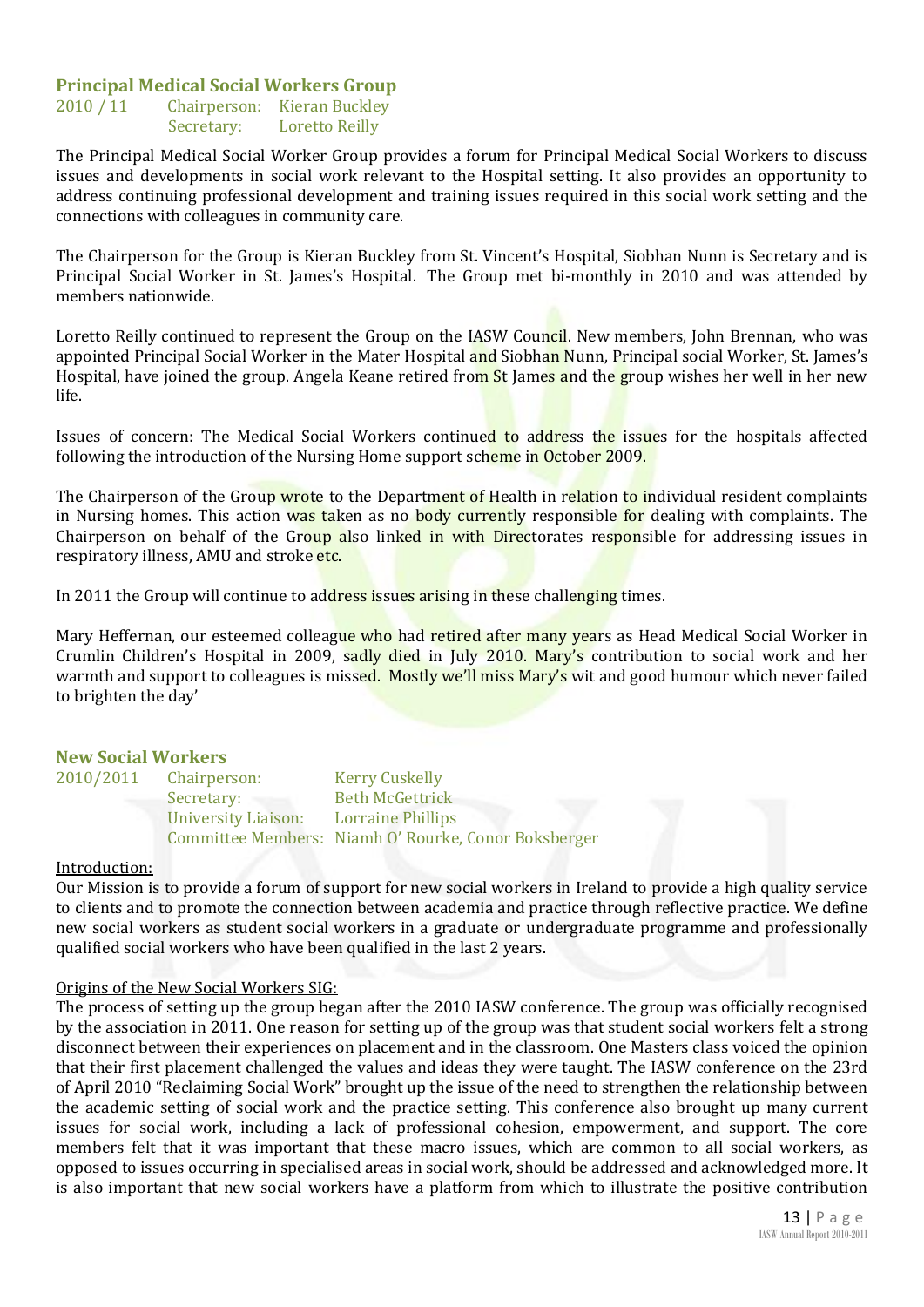they can make to the profession of social work both in terms of educating the general public and other more experienced social workers.

#### Why should people join?

To be a responsible social worker, engaged in activism at the macro level, to get support in their time as a new social worker, to be able to have a voice on issues that directly pertain to them, to help bring about awareness and change to improve the experiences of new social workers and of clients, to promote pride in social work, to gain valuable experience in being a professional, to connect theory and practice in their studies and work, to promote reflexive and reflective practice and the development of professional social work.

#### Initial Objectives of the New Social Workers SIG:

- 1. To provide support for new social workers in their learning and transition from being a student social worker to a professionally qualified social worker.
- 2. To empower new social workers to help their voices be heard and help them share their valuable opinions and knowledge.
- 3. To bring about awareness and change for issues that affects new social workers.
- 4. To help strengthen the relationship between social work in academic settings and in practice settings.
- 5. Look at supervision for new social workers (both on placement and when working). Who gives supervision? What is examined in supervision sessions? How much supervision is received?
- 6. Provide an online forum for sharing and learning for new social workers.
- 7. Examine how universities could improve in preparing students for social work practice.
- 8. Look into options for support groups, lectures, and other ways of helping new social workers provide a quality service.

#### Current Situation:

The group has launched a website for NSW members. It can be found at www.newsocialworkers.com. A link can also be found on the NSW SIG page in the IASW website. It is intended to be a way for members to communicate with each other in relation to social work practice, discussions on linking theory to practice, examining social work values and ethics and how these transcend into actual practice, issues affecting students on placement and issues affecting social workers new to social work practice. The website is still in its initial stages and will change in accordance with the needs and suggestions of the NSW members. The group is currently actively recruiting members for general membership.

#### Representation at council:

Representation at council is being rotated among Kerry Cuskelly, Beth McGettrick and Lorraine Phillips.

#### Plans for 2011:

The plans for 2011 are:

- The recruitment of members to the group.
- Making contact with social work students through social work departments in universities around Ireland in order to educate them about the IASW and the NSW SIG in order to mobilise social work students to becoming active members of the profession.
- Having peer support/peer supervision meetings where student social workers and newly qualified social workers can have a safe, informal forum in which to discuss issues pertinent to their practice.
- Organising a seminar on an issue pertinent to members e.g. supervision, the role of social justice in social work, critical consciousness of social workers.
- Holding regular committee meetings.
- Developing the NSW website to meet the needs of its members.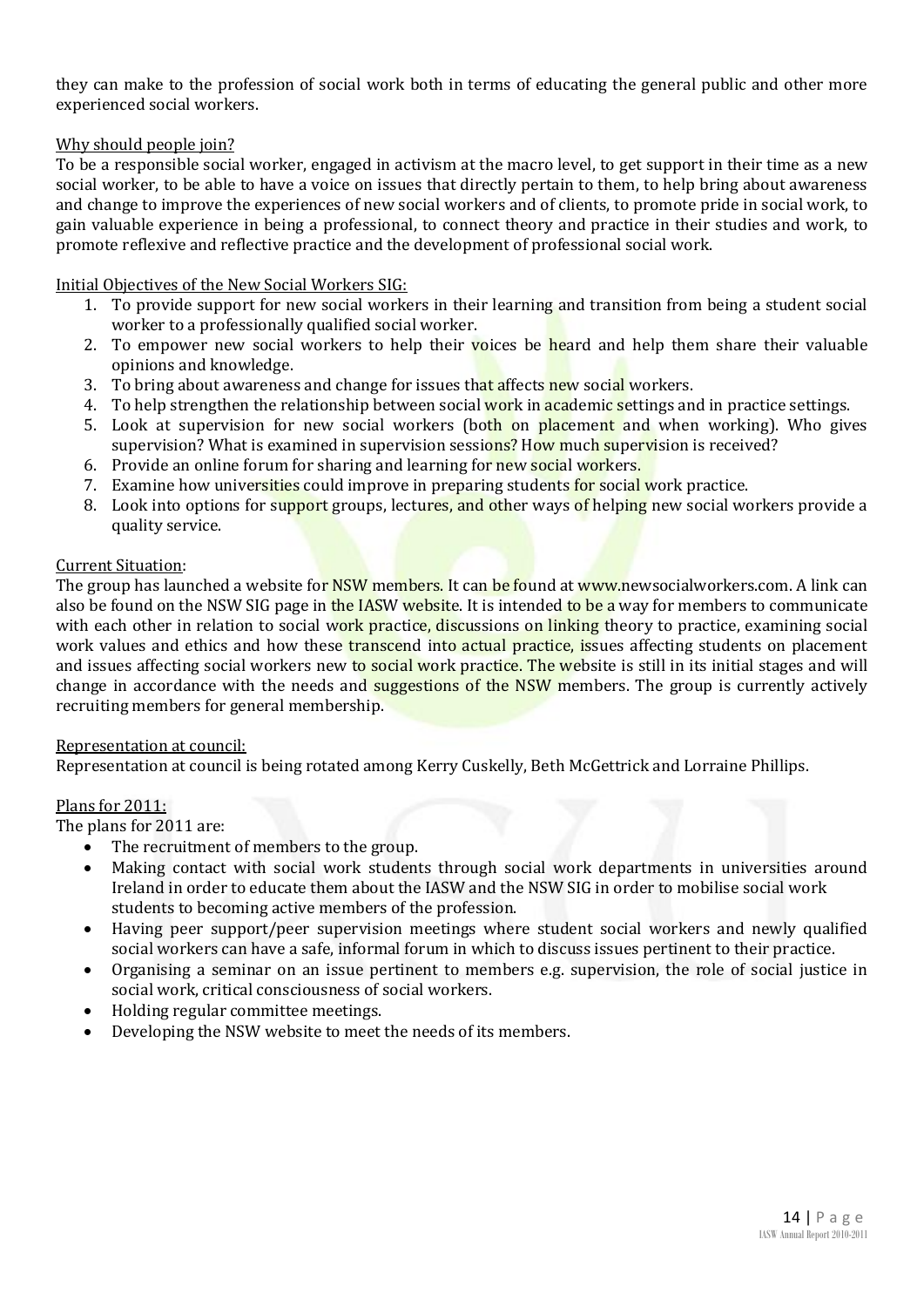#### **Social Workers Adult Mental Health (SWAMH)**

2010 / 11 Chairperson: Damien Nolan Secretary: Anne Duffin

#### **The Committee:**

- As planned, the committee of SWAMH met on 6 occasions. Between those meetings, some members of the committee met separately to work on particular tasks for SWAMH.
- In the summer of 2010 two members of the committee, together with the President of IASW, had a planned meeting with the National Assistant Director of Mental Health Services to share the view of SWAMH regarding particular issues of importance including: the necessary availability of social work supervision towards ensuring the capacity of our discipline to operate to the highest professional standard in the field of adult mental health, and the consequent need to have a line management structure in place in each mental health social work service that will be resourced to be able to provide such supervision; the particular issues commonly dealt with by multidisciplinary mental health care teams that SWAMH would consider that social work can and should take the lead role in processing; the significance of the Team Co-ordinator role within the Community Mental Health Team (as proposed in 'A Vision for Change'), and the importance of having this role available to be performed by suitably qualified and experienced social workers as well as **members** of other disciplines.
- In November 2010 SWAMH submitted a report on behalf of IASW to the Independent Monitoring Group for 'A Vision for Change' on its assessment of progress in the implementation of this mental health policy.
- In the past 12 months a member of the SWAMH committee, acting as a representative of IASW, has become a member of the National 'Vision for Change' Working Group; and another mental health social worker connected to SWAMH has become the IASW representative of the National 'Mental Health Recovery' Working Group.
- Within the past year the SWAMH committee has also assisted a representative of the Mental Health Commission to conduct a survey evaluating the impact of regulatory standards on mental health services in Ireland.
- Also within the past year, Frank Browne of the SWAMH committee, together with Professor Wes Shera (of the faculty of Social Work at the University of Toronto, Canada), contributed an article to the Irish Social Worker journal titled 'Mental Health Reform in Ireland: Social Workers' Perceptions of Progress.'

#### **Continuous Professional Development Programmes:**

- SWAMH provided a CPD day programme on November 26th 2010 in St Patrick's University Hospital, Dublin 8, which had as its theme the subject of 'Working effectively with Carers' and at which three sets of speakers presented. Nora Mannion (Principal Social Worker) and Mary Kelleher (Senior Social Worker), both of the 'Cluain Mhuire' Mental Health Service in Co Dublin, presentation was on working effectively with the carers of service users with Borderline Personality Disorder. Patrick Egan (Principal Social Worker) and Kevin Madigan (Clinical Research Fellow), both of DETECT, an early psychosis intervention team operating in Co Dublin, spoke on the subject of effective intervention with carers of those experiencing psychosis for the first time; and Pauline Gill (Principal Social Worker) and Donal O'Malley (Senior Social Worker), both of the Central Mental Hospital, delivered a presentation on the subject of 'working with carers who are victims' and on the subject of 'assessment tools for use in assessing carer needs.'
- SWAMH provided a CPD day programme on the same date as its AGM, March 25th 2011, this event also took place in St Patrick's University Hospital. There were two CPD presentations: Bernadette Casey and Kristen Murphy (HSE Senior Social Workers practising in the field of Protection of Older Persons) gave a presentation entitled 'What is Elder Abuse? How to Respond?' and then Bridget Harney (Senior Occupational Therapist with PROTECT, an early intervention service for persons with psychosis based in Co Wicklow) gave a presentation entitled 'The Mental Health Recovery Star – Measuring, Mapping and Supporting the Recovery Process.'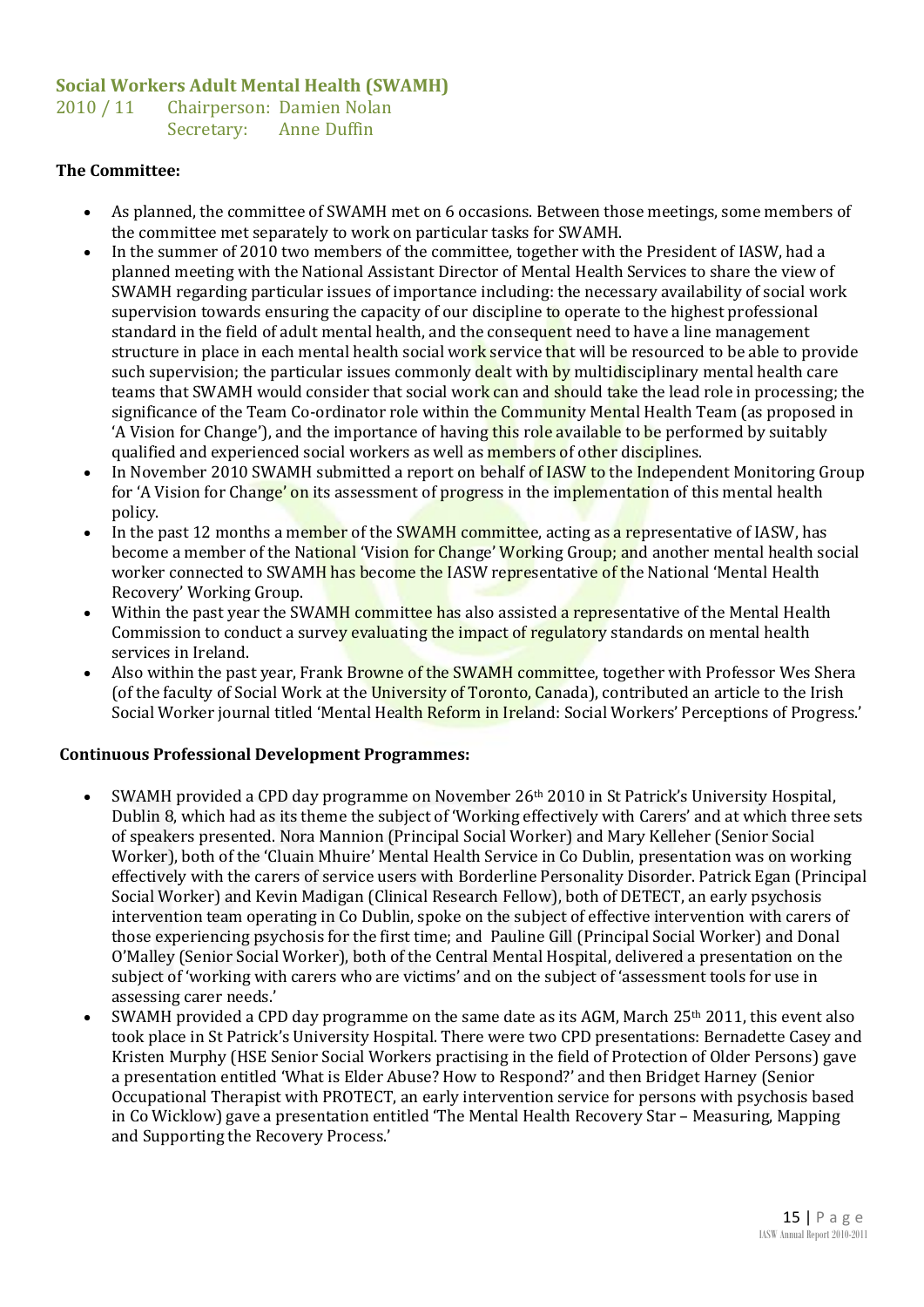#### **Social Workers in CAMHS (Child and Adolescent Mental Health Services)**

Feb 2011 to Feb 2012 Committee Members:

Chairperson: Sheila Mc Kenna Secretary: Mary Mc Namara Committee: David Hughes, Declan Coogan, Sinéad Freeley, Sarah Houston, Paul Longmore, Eleanor Kelly, Roberta Mulligan, Andree Carthy

My role as chairperson was acknowledged by everyone at the AGM and in stepping down from my role as chairperson I was thanked by members of the committee. I would like to say thanks to everyone on the committee and to the wider group for their gratitude.

#### Meetings:

Since the last AGM of the IASW, our special interest group in CAMHS has had three regular meetings of the national group, 24th May 2010 in Cork, 15th Nov '10 in Lucena CAMHS Rathgar & 7th Feb 2011 in Mater CAMHS James Joyce St. We would like to thank David Hughes, Mary McNamara and Paul Longmore for facilitating the clinical practice workshops in May '10, Nov '10 & Feb 2011.

#### April 2010, IASW AGM & Conference:

- Motions were proposed by SW's in CAMHS. See IASW Annual Report 2009/2010. 2011 motions to be proposed at the IASW AGM in May 2011.
- In Cork at the national meeting on 24th May: Margo Fenton, Therapeutic Social Worker, Cork University Maternity Hospital and Ella Lovett, Senior Clinical Psychologist will present on the Infant Mental Health Approach using a case study and drawing on the theoretical framework.

#### At the November national meeting presentation:

Commission to Enquire into Child Abuse Report; A Social Work Perspective by Mary Fennessy, Head of Social Work Department, Lucena Clinic.

- At the recent national meeting on 7th Feb, Sinead Crowley & Andree Carthy The Space Programme Meetings with IMPACT.
- Sheila has committed a lot of time attending meetings with Impact and feeding back the content of these meetings to the national group meetings.

#### CAMHS Advisory Group:

Sarah Houston has been representing the interests of the SIG on a multidisciplinary group chaired by Brendan Doody. The group has been meeting monthly since July 2009 to discuss and inform HSE practices regarding audit, activity and outcome measures, key performance indicators and best practice guidelines in CAMHS in Ireland.

#### HSE National Audit:

In November 2010 the CAMHS services within the HSE Linndara CAMHS and Limerick CAMHS carried out a national audit.

#### CAPA (The choice & partnership approach):

In October 2010, Linndara CAMHS HSE & Limerick CAMHS HSE attended CAPA training in the Aisling hotel. There is a follow up training day planned for 17th June 2011. Google CAPA to view the website.

#### Children's Mental Health Coalition:

Our S.I.G. has agreed to sign up to the children's mental health coalition (see: www.childrensmentalhealth.ie for details). Julie Ann Lyons will represent us at the next meeting of the coalition in Dublin on 14th February 2011.

#### NSWQB update:

Paul Longmore was nominated to represent the group on the NSWQB panel of assessors. Thanks to Paul for representing our special interest group. The NSWQB panel was subsequently disbanded but Paul's nomination has been accepted onto the newly formed CORU panel which will fulfill a very similar function.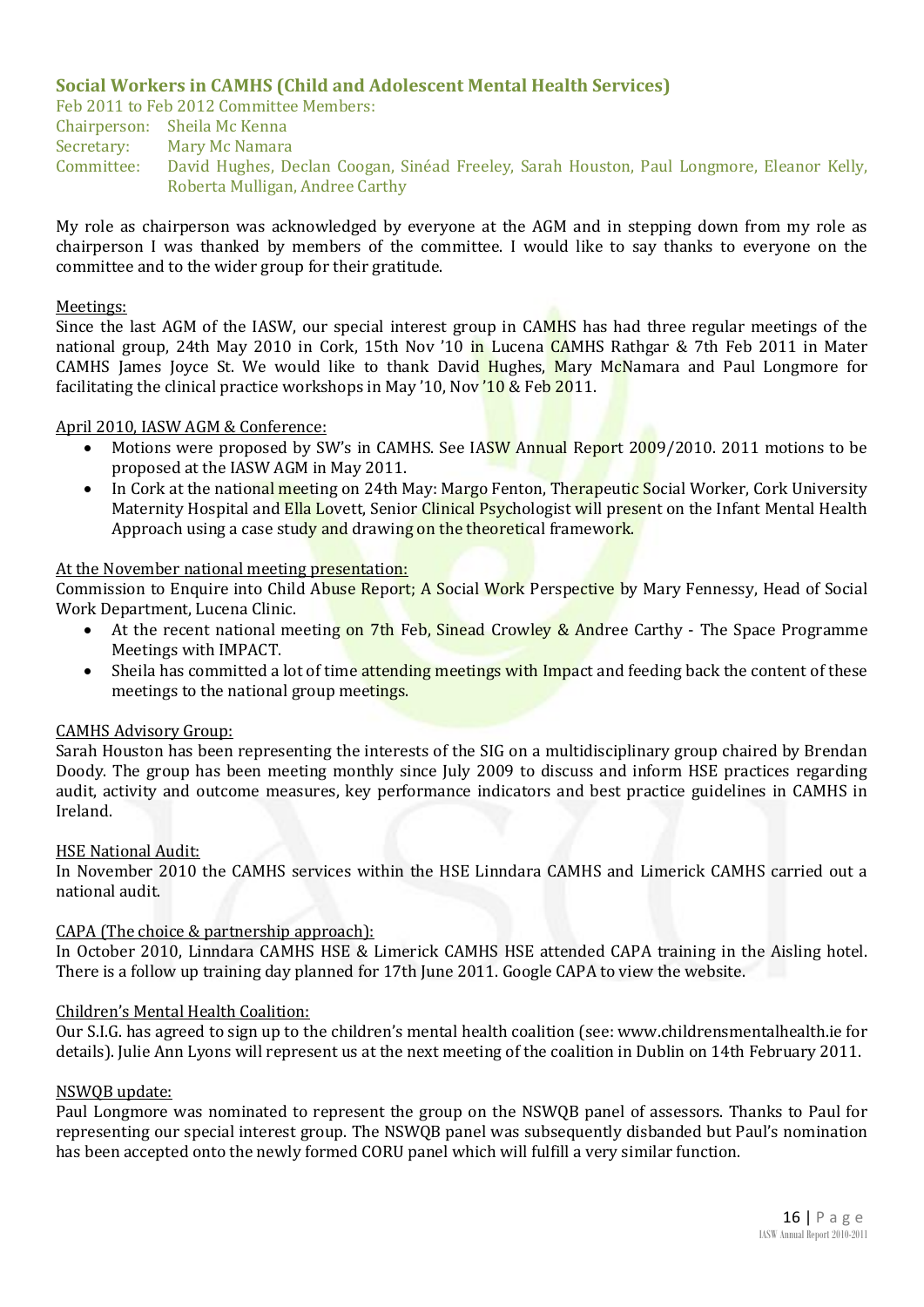#### CORU:

Paul Longmore will represent the group under the CORU functions. We are delighted to hear Paul will be involved with CORU and will be able to represent our view there.

#### Committee and Priorities for 2011:

I would like to thank the Committee members, especially Declan Coogan, Sheila McKenna, Mary McNamara, Eleanor Kelly, Sarah Houston, Paul Longmore & David Hughes for all their commitment, time and very hard work. I would like to congratulate Sheila McKenna elected as chairperson of SW's in CAMHS sig. I would like to welcome Roberta Mulligan and Andree Carthy to the committee. On behalf of the committee I would also like to thank the social workers who attended our national meetings. We were delighted to see Declan (Coogan) at our recent SIG meeting on 7th February & to thank Declan for all his hard work representing our group in his role as PRO. The priorities of the CAMHS committee for the coming year are very similar to the past years. Please feel free to contact any member of the committee at any time regarding any queries or info about our role as SW's in CAMHS.

- The next meeting for SW in CAMHS will take place on Monday 16th May 2011. Time: 11am 3.30pm.
- Venue: Galway (venue details will be emailed to members nearer the time)

Meetings in Nov 2011 & Feb 2012:

- Mon 7th Nov in Lucena CAMHS Rathgar
- Mon 6th Feb 2012 in Mater CAMHS James Joyce Street

*Report Submitted by Sinéad Freeley (2010-2011 Chair)*

#### **Social Workers in Disabilities – SWID**

| 2010 / 11 |            | Chairperson: Caitriona Whitty |
|-----------|------------|-------------------------------|
|           | Secretary: | Anne O' Loughlin              |
|           | Treasurer: | Ann Byrne                     |

The National SWID committee met approximately every 6/8 weeks in the past year. The meetings were mainly held in KARE Services, Kilcullen, Co. Kildare.

It has been a busy year for SWID with involvement in a number of areas.

Following the IASW AGM IN 2010 where SWID's motion regarding the IASW drafting a policy on the recording/collection of confidential client information was adopted, a working group was set up by IASW to develop same. SWID was represented on this group. Great strides has been made in this area with clarification sought from the Data Protection Commission who upheld the Social Work view in relation to the protection of confidential information which should only be shared on a need to know basis.

During the past year SWID was represented at the HIQA Launch of the draft National Standards for Safer Better Health Care in Sept 2010 and also contributed to their consultation document. There is a SWID rep on the National Rehabilitation Strategy Group and on the Council on Stroke.

SWID participated in a focus group organised by the National Disability Authority in regards to a consultation process that would inform their policies on key issues such as Independent living and what helps or hinders people in participating in the everyday life of the community.

Over the past year, SWID has been developing links with the Universities. In November 2010 following a request from Trinity College, 2 SWID members provided lectures to Social Work students looking at contemporary issues in the areas of Age and Disability. In February 2011, UCD invited SWID to give an input into the UCD curriculum Review.

SWID committee has a representative on the IMPACT Social Work Vocational group. Ruth Robinson's involvement has kept us abreast of matters regarding the Croke Park agreement as well as other significant Union issues in the past year.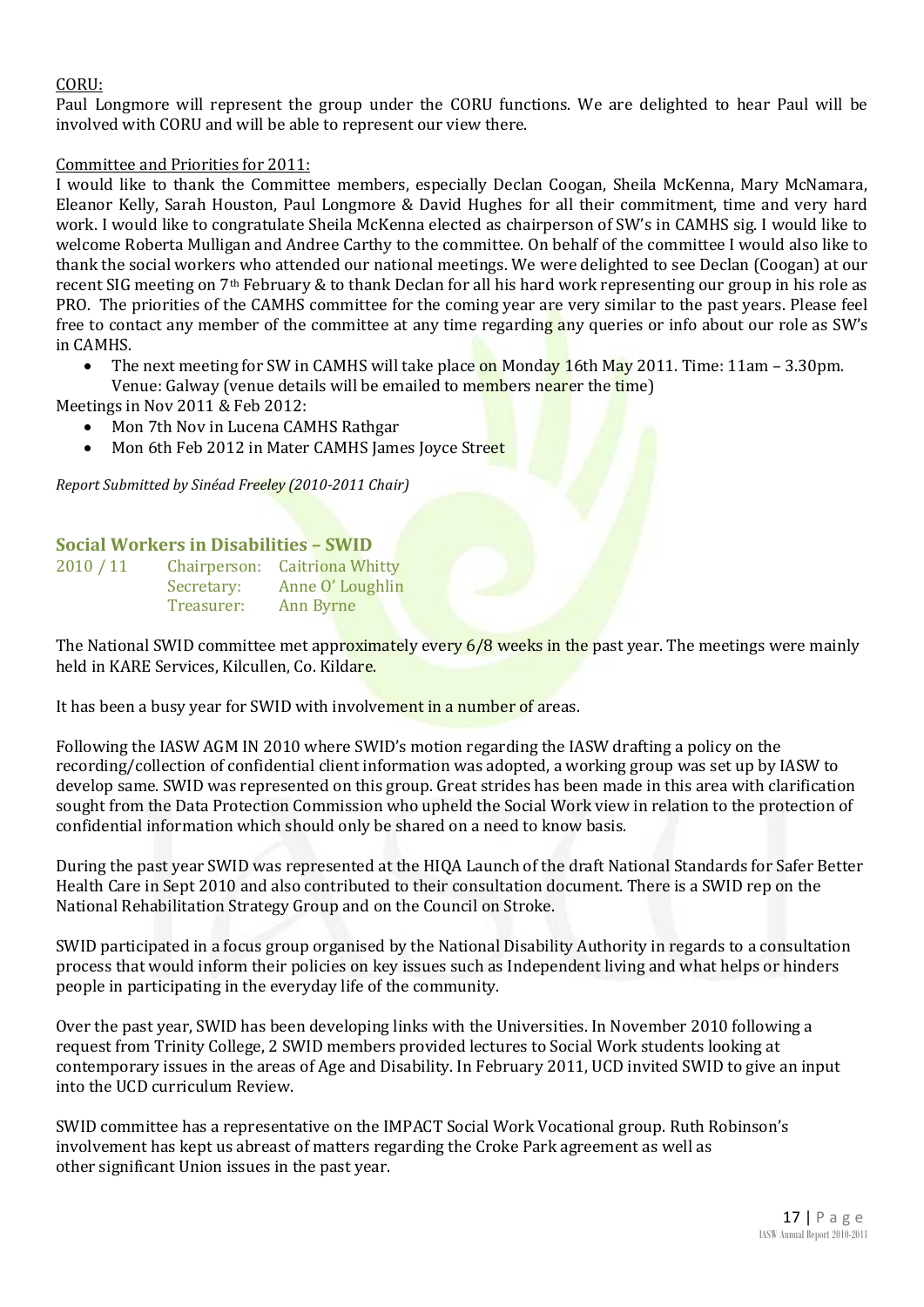The Annual Conference/AGM of SWID took place in October 2010. The Conference was titled 'Value for Money – At what cost?' Given the current financial climate, the presentations at the conference created a forum for lively discussion and debate.

The main speakers were; Brendan Broderick who spoke on the issues involved in 'Value for Money' Group. Brendan is the C.E.O Sisters of Charity of Jesus and Mary and also a Member of the 'Value for Money' Working Group. Frieda Finlay, Chairperson of Inclusion Ireland gave a presentation titled Views of Inclusion: Ireland on the current provision Of Services for Service User Users'.

Sarah Donnelly gave us food for thought in her presentation titled 'An Exploration of Care Planning meetings with Vulnerable patients…. Observations and Practical Implications'. The conference ended with Philie Sheehan's presentation 'Do parents of children with an Intellectual Disability identify with a grief process as a valid way of describing their experience of having a child with a disability'. This presentation reflected on the importance of the role of Social Worker in the area of Disability.

On April 1st 2011 SWID held its annual seminar titled 'Rights and Wrongs - Safeguarding Vulnerable Clients And The Issue of Capacity'. There was a very large attendance at this seminar and the feedback from participants was excellent. Dr. Mary Keys, a Law Lecturer in UCG and a background in Social Work gave an engaging presentation on the issues regarding capacity.

This presentation raised a lot of issues and discussion points for Social Workers. Theresa McDonagh, Social Work Team Leader in Disabilities gave an outline of the policy in operation in the HSE Wexford LHO area regarding 'Managing Allegations of Abuse of Vulnerable Clients including persons with Disability, Mental Health and Older Persons'. The other contributors to the conference were Dr. Mary Allen, Lecturer in UCD who presented a paper on Domestic Violence and Bernie Gibbons the Project Leader of 'The CASPIR Project' set up by the Department of Health, Social Services and Public Safety in the North. The project is set to develop an eresource relating to the Safeguarding and protection of adults and it is hoped that this resource will be of use to Social Work practitioners on the whole island.

The feedback of participants at the Seminar was that the topics were highly important and of great value to Social Workers working in this area.

SWID is now calling on members for topics for our Conference in October.

#### **Social Workers in Foster Care** 2010 / 11 Assistant Secretary: Cahal McHale

The Social Workers in Foster Care Special Interest Group of the IASW( SWIFC) is a professional body which aims to provide its members with a forum which will offer Social Workers in the area of Foster Care a professional platform to express relevant professional perspectives and to advocate on behalf of children in Foster Care.

Following a number of presentations from SWIFC members the 2010 AGM took place in University College Dublin on 22nd April. While there have been no face to face meetings of the SWIFC group or the committee since the last AGM, the Committee have had five teleconferences during the year and have shared information on a wide range of topics which have been reflected in the minutes of these meetings and circulated to all members. The committee have been finding it increasingly difficult to make time, even for participating in teleconferences but nevertheless the importance of maintaining active participation within the group is acknowledged.

The Health Service Executive carried out a National Audit in Foster Care at the end of 2009 and the details from this audit were compiled in a report which provides valuable data and is directly relevant to Social Workers working in this area. Following a number of discussions on some of the findings of the audit by the SWIFC committee it had been agreed that a secondary analysis of this data would be very helpful in determining practice around the country. It is still planned to pursue this in the coming months.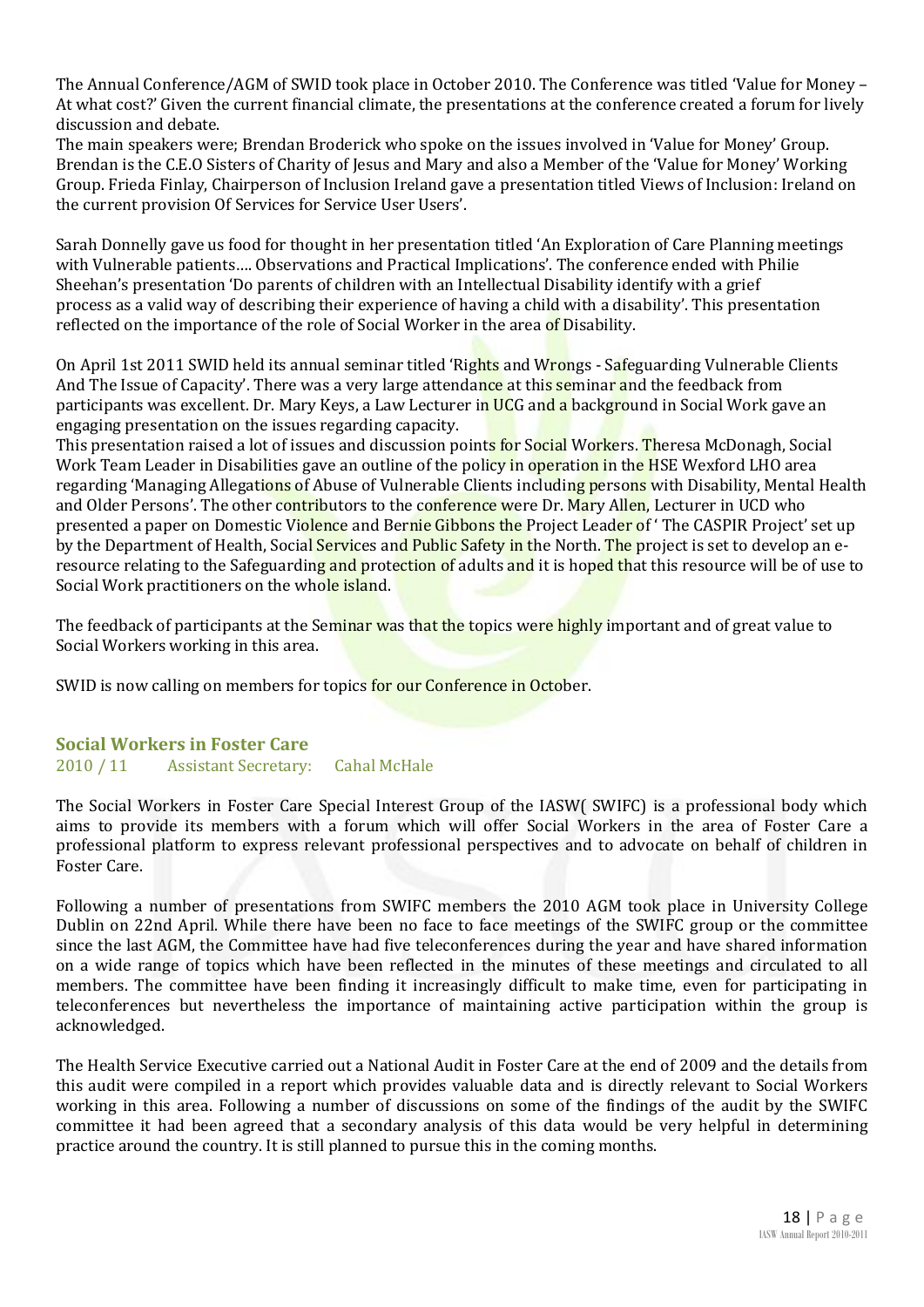Given the high level of deficit in respect of relative foster care assessments in some areas of the country a concerted effort has been made throughout the HSE to address this problem and the group have examined different models of assessment including that developed by Mary Meyler in Dublin. It is also proposed to link up with the Fostering Network in Northern Ireland who have carried out research in this area and it is intended to consider how their approach may be applicable within this jurisdiction.

Tentative links had been made between SWIFC and the Children and Families SIG during the year. It is acknowledged that there are many areas of common interest between the two groups and it is hoped in the coming year to strengthen connections between the groups.

During the year a number of discussions took place about the Adoption Bill which came into law in November with the enactment of the Adoption Act 2010. While there would appear to be few variations within the Act that have an immediate impact for Children in Care, it is expected that a constitutional amendment on the rights of the child, which has been promised by the new government, may create possibilities as to how the provisions of the Act might be applied to Children in Care in the future.

The limitations on resourcing levels in the HSE Foster Care Recruitment Services in many parts of the country, continue to present a challenge to Social Workers. Discussions within the SWIFC Group have indicated that despite increased numbers of people in the community making enquiries about becoming foster carers, HSE Fostering Teams in many areas have been unable to make timely responses. However the independent sector has in place much more robust response measurers and therefore Social Workers within that sector are in a position to continue to expand their service.

In November last, the Irish Foster Care Association hosted its National Conference in Westport which was hailed as a major success. A number of SWIFC members assisted with its arrangements and also delivered workshops. SWIFC used the opportunity to host a stand to promote the Group and encourage Social Workers with an interest in the area to join. A number of new members have signed up following this conference.

Standardised business processes within the HSE are being rolled out throughout the country and concerns have been expressed within SWIFC that the quest for procedural conformity should not be at the expense of diminishing the good clinical practises currently pursued in some areas. It is felt that this SIG could make an important contribution to developments at a national level if we can continue to find ways to let the voice of professionals working in the field be heard. It is in this endeavour that future efforts will need to be focused over the coming year.

#### **Social Workers in Primary Care**

| 2010 / 11 | Chairperson: | Deirdre Jacob         |
|-----------|--------------|-----------------------|
|           | Secretary:   | <b>Patrice Reilly</b> |

#### Introduction:

The Primary Care Social Work Special Interest Group (PCSW SIG) provides a forum and leadership in the promotion of Social Work within Primary Care, acknowledging that Primary Care is the appropriate setting for 90-95% of the population's health and social service's needs. Social Workers in primary care across Ireland have to date demonstrated their pivotal role in the development of Primary Care Teams (PCTs), as core team members and through their involvement and support of the joint HSE & Combat Poverty community participation initiative.

#### Objectives of the PCSW SIG:

To provide members with a network to discuss, explore and exchange ideas on matters affecting their practice as well as providing peer support. To advocate for structures that support professional standards and objectives in the development of the Social Work profession within Primary Care. To identify and organize Continuing Professional Development training and education appropriate to Primary Care. To produce position papers, submissions and responses to issues affecting marginalized communities, as identified, both by those communities and by members of the SIG.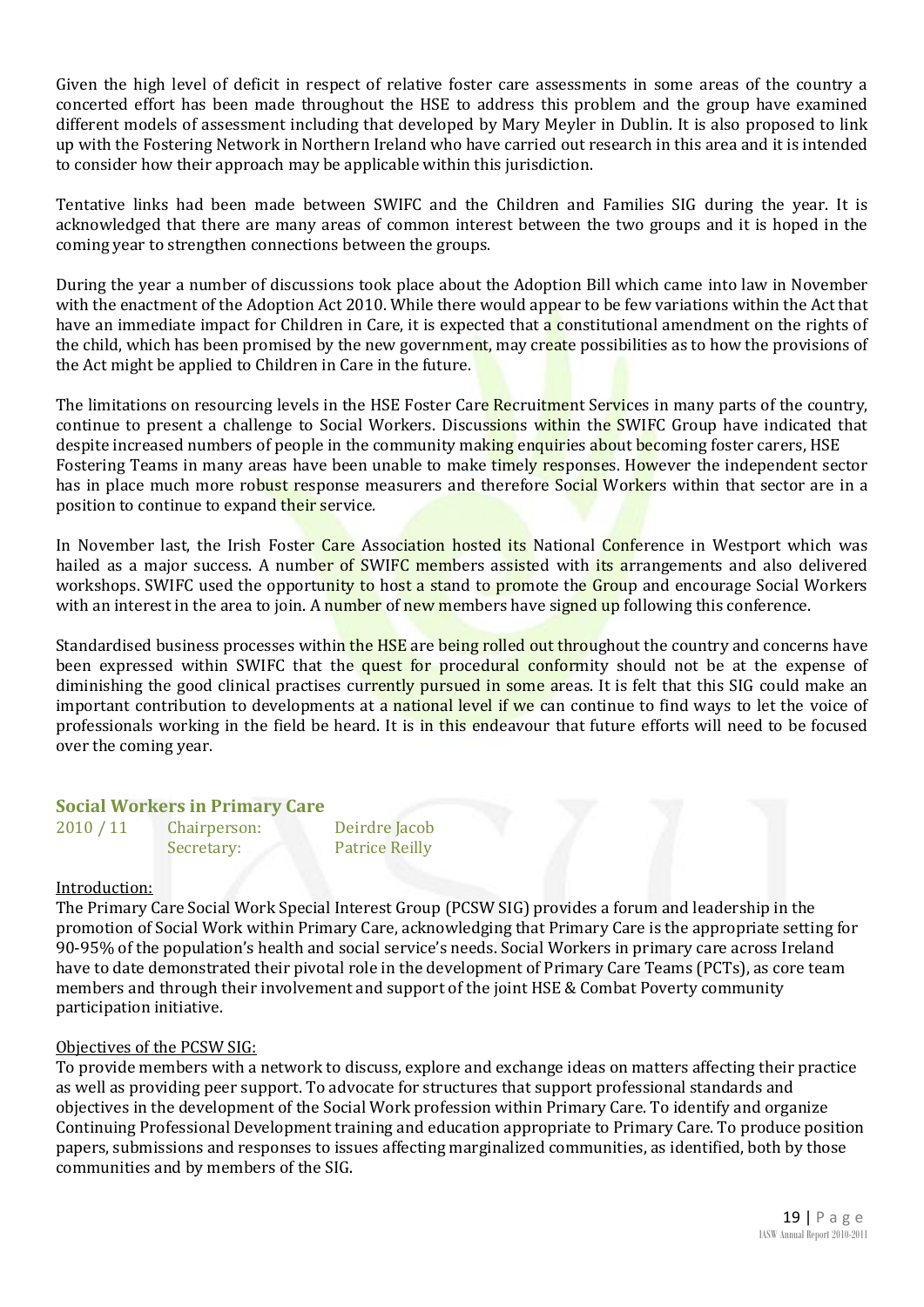#### Origins of the PCSW SIG:

Commencing in August 2008, a number of Social Workers working in Primary Care in Dublin and Wicklow began meeting to discuss practice issues and to avail of peer support. In September 2009, this group was recognized as a SIG by the IASW. The PCSW SIG held its inaugural meeting on 1st October 2009 and one of the groups key goals was to make links with as many Social Workers working in the area of Primary Care as possible and to raise awareness of the SIG. Currently the SIG is in contact with 85 Social Workers working in Primary Care settings through its email database.

#### Current situation:

At the end of 2010 there were 222 Primary Care Teams (PCTs) and 85 Social Workers (including Team Leaders) in posts allocated to primary Care in the Republic of Ireland who are in regular contact with the SIG. The SIG is increasingly aware of PCTs without Social Work input as well as colleagues who are covering a number of PCTs establishing them as 'network services' and not as core team members. The Primary Care Strategy (2001) which clearly indicates the intention of the HSE to place social workers as core team members remains the priority document for the roll-out of that initiative. However, anecdotal information continues to indicate that there is a lack of uniformity across the Local Health Offices in the provision of coherent structures for the supervision and management of Social Workers within Primary Care. This remains a major concern for the SIG, as the lack of structure has resulted in some Social Workers not having access to adequate professional supervision and appropriate lines of 'social work' management forcing some primary care social workers to seek new positions in more 'established and supported' social work roles. A further concern of the PCSW SIG is the on-going assignment of Primary Care Social Workers to non-Primary Care roles, including: Elder abuse Casework, due to the non-filling of posts Adult Care facilities Children & Families Social Work Services: to fostering assessments on a temporary basis as a result of the Health Information and Quality Authority (HIQA) Reports (2009) and to the Duty Social Work Service.

As a result, Social Work services within the Primary Care setting are being depleted before they can be established. Furthermore, the HSE Service Plan (2010) states "the assignment of social workers to PTCs and HSCNs provides additional resources in relation to meeting the HSE<sup>''</sup>s statutory obligations on child protection matters; the primary role of these social workers is to ensure that these critical organizational priorities are met" (page 19), undermining the role of Primary Care Social Workers within communities and as core PCT members. This is an on-going concern for the SIG and one which will continue to be to the fore as long as PCSW's position remains 'unsupported' at the highest level of HSE policy-making.

#### In 2010 the SIG established two working groups:

The first developed a primary care social work assessment of need tool which is currently available to all PCSW's in the republic of Ireland.

The second, developed a document to be presented to the IASW Executive as to 'The role of the Primary Care Social Worker'.

#### Working Groups 2011:

PCSW SIG has recently established a research sub-group which will liaise with UCD in the development of the first Irish academic research to identify the activities of Primary Care Social Workers in their unique Irish context.

#### Plans for 2011:

To continue to provide a forum and place of support for all PCSW's in Ireland.

To continue to bring to the fore, issues and policies which directly impact on the role of PCSW's as 'generalist social workers' within the context of both PCT's and of community based social work.

To provide for the diverse education and training needs of PCSW's.

To aim to hold a themed AGM in 2011 to highlight the findings of the UCD research.

To continue to support the role of primary care social workers as uniquely placed to engage in community development aspects of prevention and health promotion with the communities in which they work, through appropriate training and support from our community work colleagues.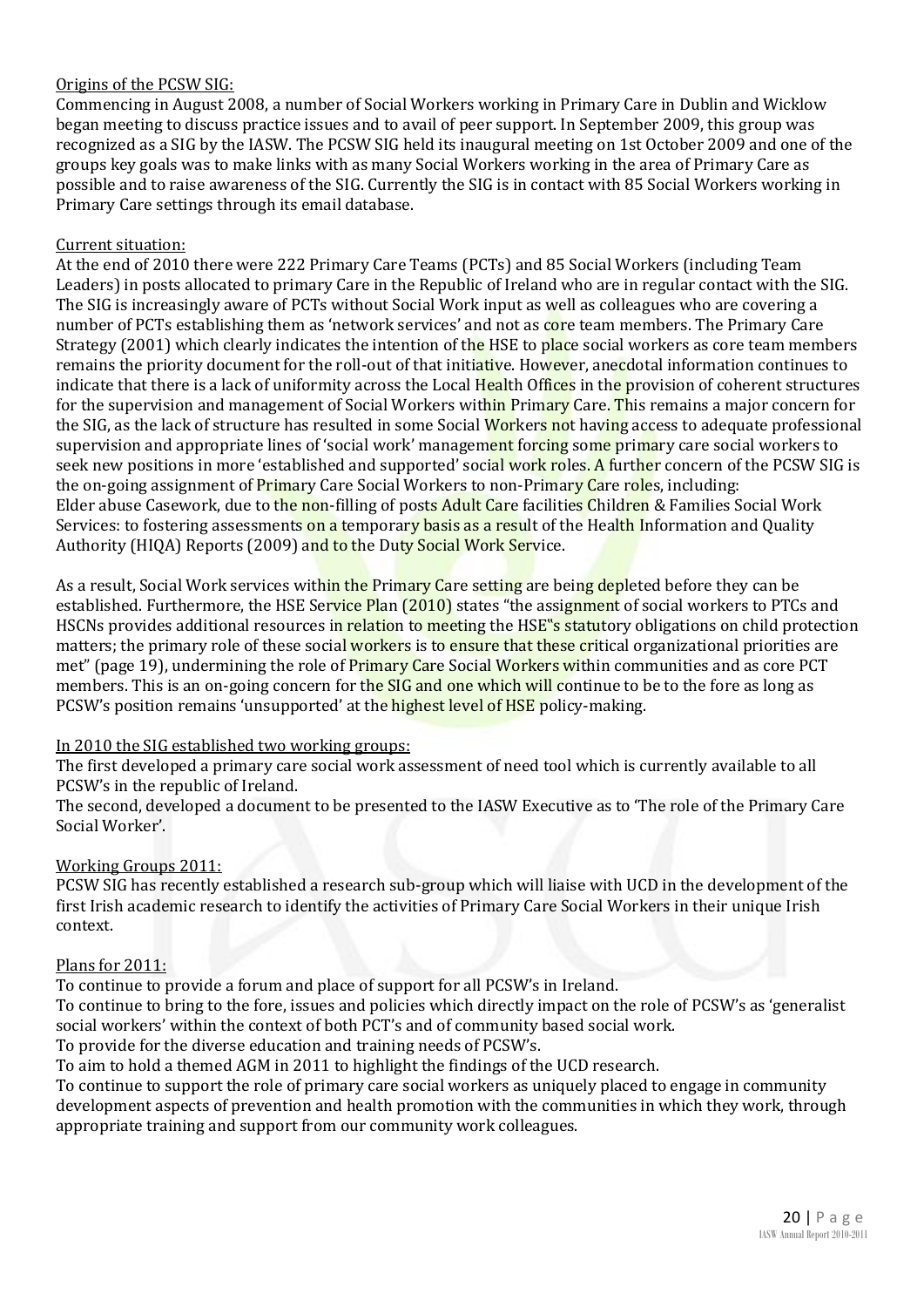#### **Social Workers in Probation**

2010 / 11 Chairperson: David Williamson

Secretary: Saragh McGarrigle

The new SIG for Probation Officers was established in March 2011. The Probation Service is a major employer of Social Workers on a national basis and has also committed significant resources to supporting unqualified staff to attain the NQSW through a modular programme with UCD. The introduction of registration and the IMPACT branch goal of setting the NQSW as a baseline qualification has helped foster a renewed interest in developing the profession within the field of Criminal Justice.

The SIG, chaired by David Williamson and with Sarah McGarrigle as Secretary has now formally met once and has sought to have a motion put before the IASW AGM on setting the NQSW as the base qualification for Probation Officers. We will be looking to support the development of CPD programmes and points for staff within Probation and to playing an active part within the **IASW**.

#### **Special Interest Group on Ageing (SIGA)**

2010 / 11 Chairperson: John Brennan Secretary: Kristen Murphy

#### SIGA AGM 2010:

John Brennan remained on as Honorary Chairperson. Kristen Murphy remained on as Honorary Secretary.

#### Representation:

Patricia Daly and Denise O'Brien retired during the year. We wish them both well and many thanks for all their input to the group over the years.

Issues of concern addressed by members of the SIGA during the year. Most, if not all of the issues raised in last year's report continued to spring up as agenda items during the year –the 'Fair deal' process; advocacy, mediation, the effects of the severe and continuing reduction in many services; the inconsistencies and inequities within the health and social care systems amongst others.

IASW had representation on a number of committees set up by the HSE during the year – a Home Care Package Task Group and a Working Group to draft a standardised assessment tool (SAT) for older person who apply for formal care. The work of these two groups continues into 2011. One fundamental change that the Task Group has initiated is the dropping of the financial assessment for packages (including the necessity to have a medical card). There is no legal mandate for demanding any financial information. Most HSE areas appear to be adhering to this ruling, however there have been reports of demands being made on older people to complete financial assessment or have a medical card. A new Community Services Bill is currently being drafted to address the issues of assessment entitlements and charging for community services.

IASW was also represented through the SIGA on the HSE's Elderly Care Programme chaired by Prof Diarmuid O'Shea from St Vincent's University Hospital.

With the country's financial circumstances in such a bad way, the HSE continued their cutbacks to home care packages, home help and other community based services for older persons. There are widespead waiting lists across the country.

There has been no word on the Draft Scheme of Mental Capacity Bill (2008). Rumour has it that there is no money to implement some of its sections, for example the guardianship item, and that this has been the stumbling block to-date.

Despite their introduction a number of years ago, the Elder Abuse Senior Caseworker posts have not advanced in any consistent way and many remain without appropriate line management structures. This situation has created difficulties for the Caseworkers in developing the service.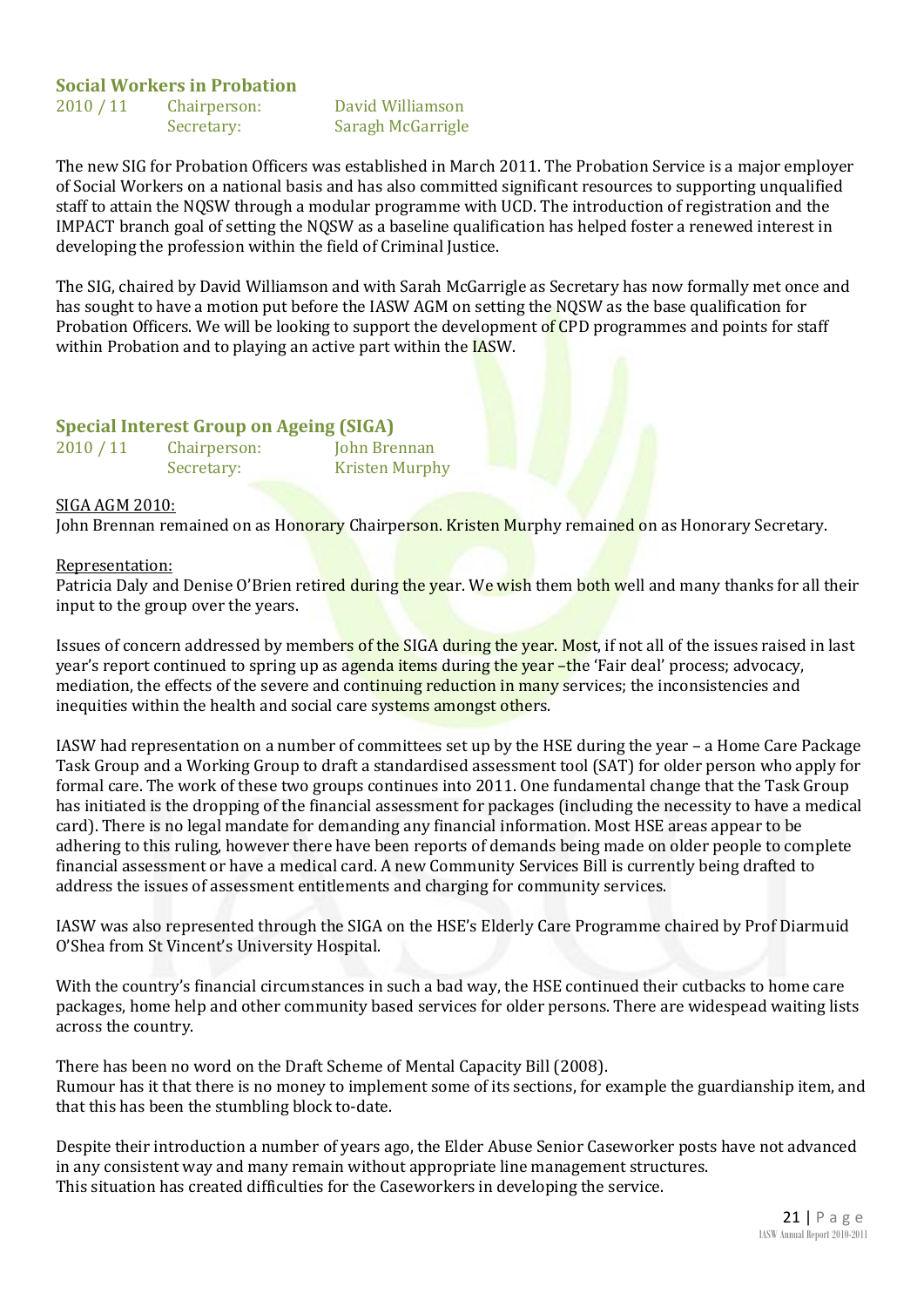#### Projects:

A sub-group on 'mediation and social work' prepared a draft policy paper for IASW.

#### Community based social work services:

Community social work posts were established in more health board areas during the year. However, as with many other services, the process appeared to be ad-hoc and the SIGA is concerned that structures, such as line management, have not been established in any consistent manner.

In many areas, community-based social workers are involved in fostering assessments alongside working with adults who have been referred. In some other areas, the primary care social workers have been re-assigned to child protection work. In the first instance, the situation dilutes what is still a minimal social work service to adults. In the second, more seriously, the situation flies in the face of the policy to develop multi-disciplinary primary care teams.

#### Meetings:

The Special Interest Group met monthly over the past year in the Royal Hospital Donnybrook. The meetings have been less well-attended than previous years, but generally they have been lively and very useful sessions. The small turnout is a pity given the need for solidarity at this critical time for public services in Ireland.

The whole area of service provision for the care of older people is undergoing rapid transformation and considerable cutbacks which are impacting heavily on the ability of social workers to provide and source realistic community or alternative supports for both the older person and their carers. Increasingly social workers have to bear the brunt of these service changes in engaging with clients and their families and it is important that social workers support each other in coping with a rapidly changing landscape which limits the potential for realistic and practical interventions.

SIGA provides both professional peer support through the meetings by way of exchange of both service information and coping strategies for problematic situations. At the same time SIGA provides a forum where both policy and professional issues can be addressed, processed and represented within the IASW / wider policy and HSE fora.

With registration pending it is even more important for us as IASW members to keep abreast of all professional developments in our field and SIGA provides this space on a monthly basis. We therefore encourage both management and staff to promote attendance at the monthly SIGA meeting on the basis that it will support our members' best practice in the field, while offering easy access to an important peer support mechanism and network.

#### Finally:

Many thanks to the Royal Hospital Donnybrook for once again facilitating our meetings and to Carmel, Social Work Secretary in the hospital for her continued administrative support.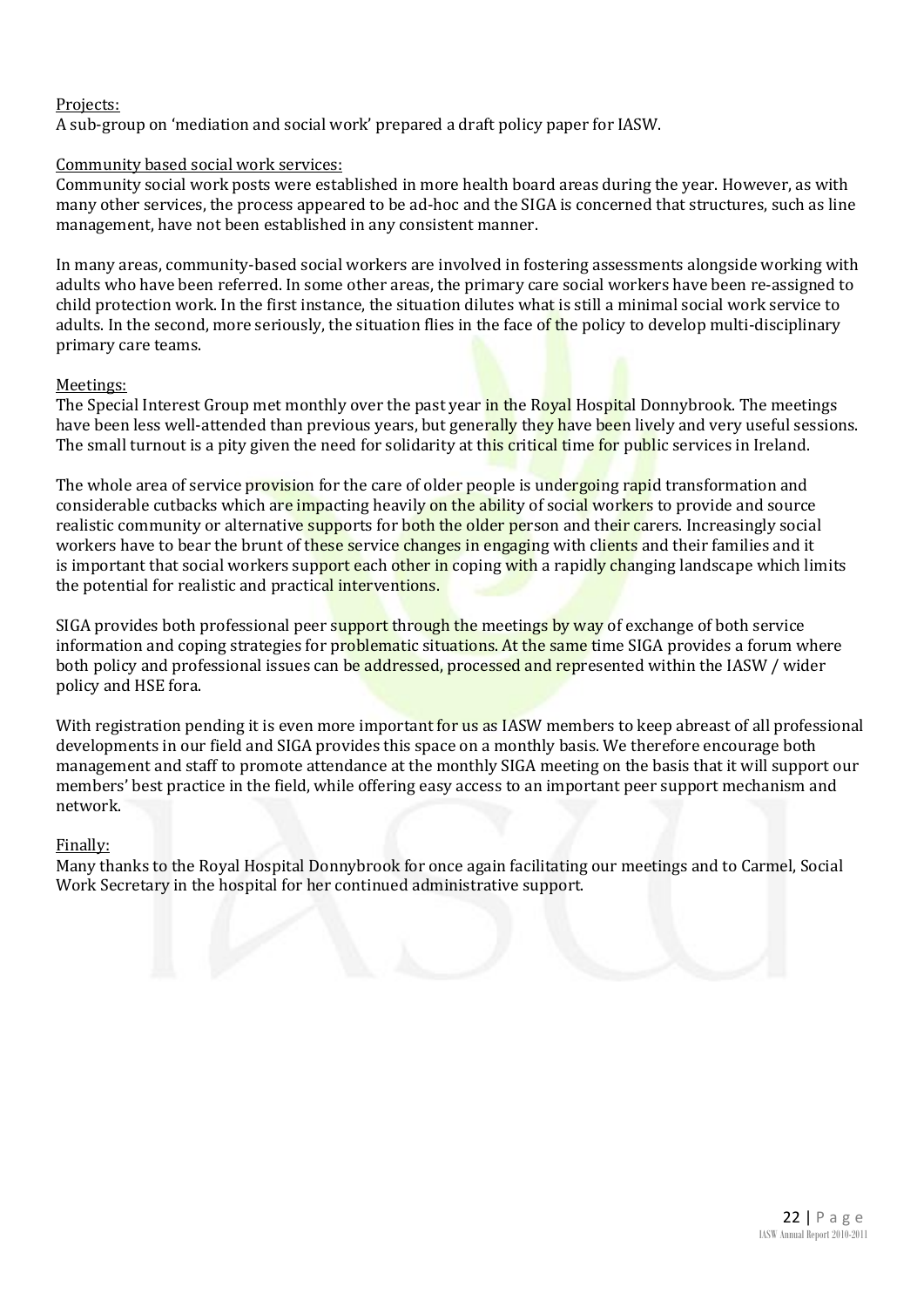#### **Special Interest Group of Children and Families**

2010 / 11 Chairperson: Paul McCarthy Secretary: Mieke Ryan and Fiona Power

#### Introduction:

The Children and Families Special Interest Group has continued to meet approximately every 4 to 6 weeks over the past year in various venues, but in the main at the IASW offices at St. Andrews Resource Centre. Currently this Special Interest Group is, in the main, made up of Social Workers from the Dublin region, however it is hoped that over the coming year that further regional subgroups can be formed as part of the Special Interest Group's hopes to broaden the membership of the Special Interest Group and therefore the scope of this group in terms of representing a wider and inclusive representative voice for Social Workers working the in area of Children and Family services. This is something which the Special Interest Group believes is vitally important in enabling the voices of frontline practitioners to be heard at a time of great change and new beginnings for Children and Family services in Ireland.

The Children and Families Special Interest Group of the IASW aims to provide its members with a network and forum to explore, discuss and exchange ideas and information on relevant professional perspectives and other issues effecting their practice, as well as providing a peer support network for members. The SIG also aims to be a voice for Social Workers in Children and Family services and also, importantly, to advocate on behalf of service users.

#### 'Call for Change'

As part of the IASW's 'Challenges for Social Work Practice' series of events in relation to CPD, the Children and Families SIG presented a half-day seminar in September 2009 which addressed some of the challenges facing Social Workers in relation to HSE's planned introduction of the Standardised Business Process model in Children and Family services, and explored some of the issues in relation to the value of assessment procedures and tools in social work practice. Professor Sue White (now based in the Institute of Applied Social Studies at the University of Birmingham), a member of the 2009 UK Social Work Task Force and more recently one of three expert advisors to the Munro Report on Child Protection, gave the keynote address at this seminar. The SIG also presented a well-received Workshop on the Standardised Business Process model at last year's IASW AGM.

Members of the SIG had, and subsequently continued to exhaust all available avenues of consultation with the HSE and government in relation to the development and introduction of the Standardised Business Process model both locally and nationally. This included members having taken part in the HSE's own consultation process; members having addressed the then Minister for Children, Barry Andrews, at a Town Hall meeting and also the SIG having separately met with the then Minister to discuss the issue; and members having submitted lengthy and detailed submissions to the HSE in relation to the issue. However, following the HSE's announcement that the model was to go ahead and having exhausted all available avenues of consultation without any success, members of the SIG, having noted that neither their submissions, views or concerns in general had been actively considered in the process, tabled a motion at the 2010 IASW AGM calling on the IASW to oppose the introduction of the Standardised Business Process model. This motion was passed unanimously by the AGM. Subsequently the SIG met with the then HSE Assistant National Director of Children and Family Services, Phil Garland, and advised him of the IASW's position in this regard.

Following on from this the SIG formed a subgroup with the goal of developing a 'Call for Change' discussion document in response. This process involved the SIG sending out a call for Social Workers in Children and Family services to submit their views and ideas on what they would like to see for the future development of practice in this area. Having compiled these submissions, the subgroup then began the process of collating these into the final discussion document. This process has being ongoing for most of the past year, however it is now in its final stages and the final document will be published by the IASW and launched at a forthcoming seminar, being organised by the SIG, in early July 2011.

This seminar will address the issue of Social Worker's responses to the HSE's introduction of the Standardised Business Process model and will also seek to look at alternative models which would meet the needs of the HSE, good Social Work practice and most importantly, the needs of service users, in a more progressive, holistic and evidence-based manner, taking account of evidence-based research and best-practice in this area. The date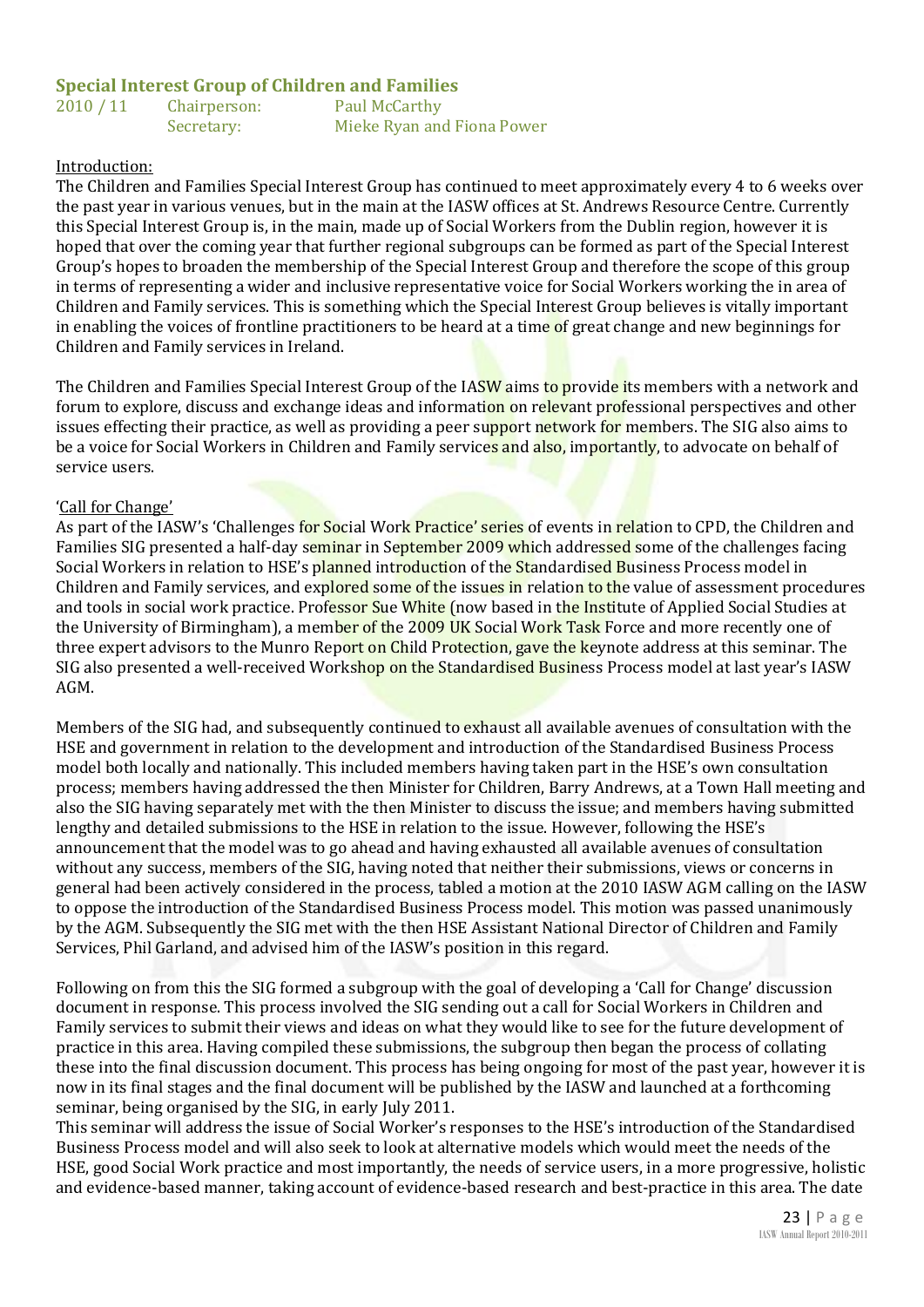and details of this seminar, which will also include the holding of the SIG's AGM immediately after the seminar, will be circulated in the coming weeks.

The 'Call for Change' document does not purport to be a definitive response but rather the vehicle through which a process of consultation with Social Workers nationally can begin, out of which the coherent and experienced voices of Social Workers will be heard in the national debate on this and other issues affecting our profession. It is hoped that part of this process will involve the SIG researching, discussing and developing alternatives to the current system in place in Children and Family services, alternatives which can then be presented to the HSE and government as realistic and achievable opportunities for positive change in Children and Family services. A summarised version of the main 'Call for Change' discussion document was recently published in the Spring edition of the IASW's Irish Social Worker journal.

#### Other developments:

While it must be said that the 'Call for Change' process and related tasks have taken up the vast majority of the SIG's time over the past year, there have been other notable developments. The SIG also two other motions, which were both passed at last year's IASW AGM. The first of these called on the IASW to draw attention to the inequities in the provision of care and aftercare services to **separated young people**, and the second called on the IASW to meet with the HSE's Assistant National Director for Children and Family Services to request that the IASW be represented on any future taskforce, committee or otherwise involved in any initiatives to do with Children and Family services, including the reconfiguration of children and family services.

As noted, the IASW did subsequently meet with the then AND of Children and Family Services, Phil Garland, and Mr. Garland welcomed this request and indicated his openness to this request. More recently the IASW, including representation from the SIG, met with the new recently appointed HSE National Director for Children and Family Services, Gordon Jeyes. Again the issues of consultation with the IASW and the inclusion of IASW representatives on consultative bodies in relation to Children and Family services were brought up and again Mr. Jeyes also indicated his openness to facilitate this request. It is to be hoped that this openness will now be translated into tangible consultation with the IASW.

Over the past year the SIG contributed to **IASW media press releases and** responses on issues such as CORU and Professional Registration, the issue of the state's mandatory responsibility to provide Aftercare services to young people leaving the care system, the Roscommon Report, the need for all children-in-care and children at risk to have an allocated Social Worker, the publication of a number of HIQA Inspection Reports, the death of a young person in care, the need for appropriate fit-for-purpose accommodation for the Out of Hours services and the issue of a national Out of Hours service, the Ombudsman for Children's Annual Report, the planned Referendum of the Rights of the Child, the National Quality Standards for Residential & Foster Care Services for Children, and the regulation of the Guardian ad Litem service. The SIG will continue to strive to be active on this front in the coming year, with the added aim of increasing a positive wider awareness and understanding of the role of Social Workers in Children and Family services.

One of the newer aims of the SIG has been to develop links with other agencies and bodies who share a common interest in Children and Family services and to this end it has begun a planned programme of meeting with such agencies and bodies, which will continue in the coming year, by meeting recently with the Children's Rights Alliance, which was a very positive experience and has opened an important link for the SIG. The SIG also hopes to develop links with IMPACT in the coming year in relation to the many and varied issues which will be impacting on Social Workers and Social Work practice in Children and Family services with the wideranging changes and restructuring which are due to come on stream.

#### Priorities for the coming year:

Time is precious is the often hectic and busy lives of Children and Family Social Workers and as noted, the 'Call for Change' work has taken up a lot of the time of the SIG over the past year. However, as this process nears an end, it is hoped that the forthcoming AGM of the SIG – to be held in July in conjunction with the launch of the 'Call for Change' document – will be an opportunity to welcome some fresh faces and ideas to the SIG and with them new ideas and areas to work on. In particular the SIG would like to return to working on professional practice issues for Social Workers in Children and Family services. For example, previously the SIG had been divided into smaller subgroups and one of these subgroups, The Professional Practice and Structural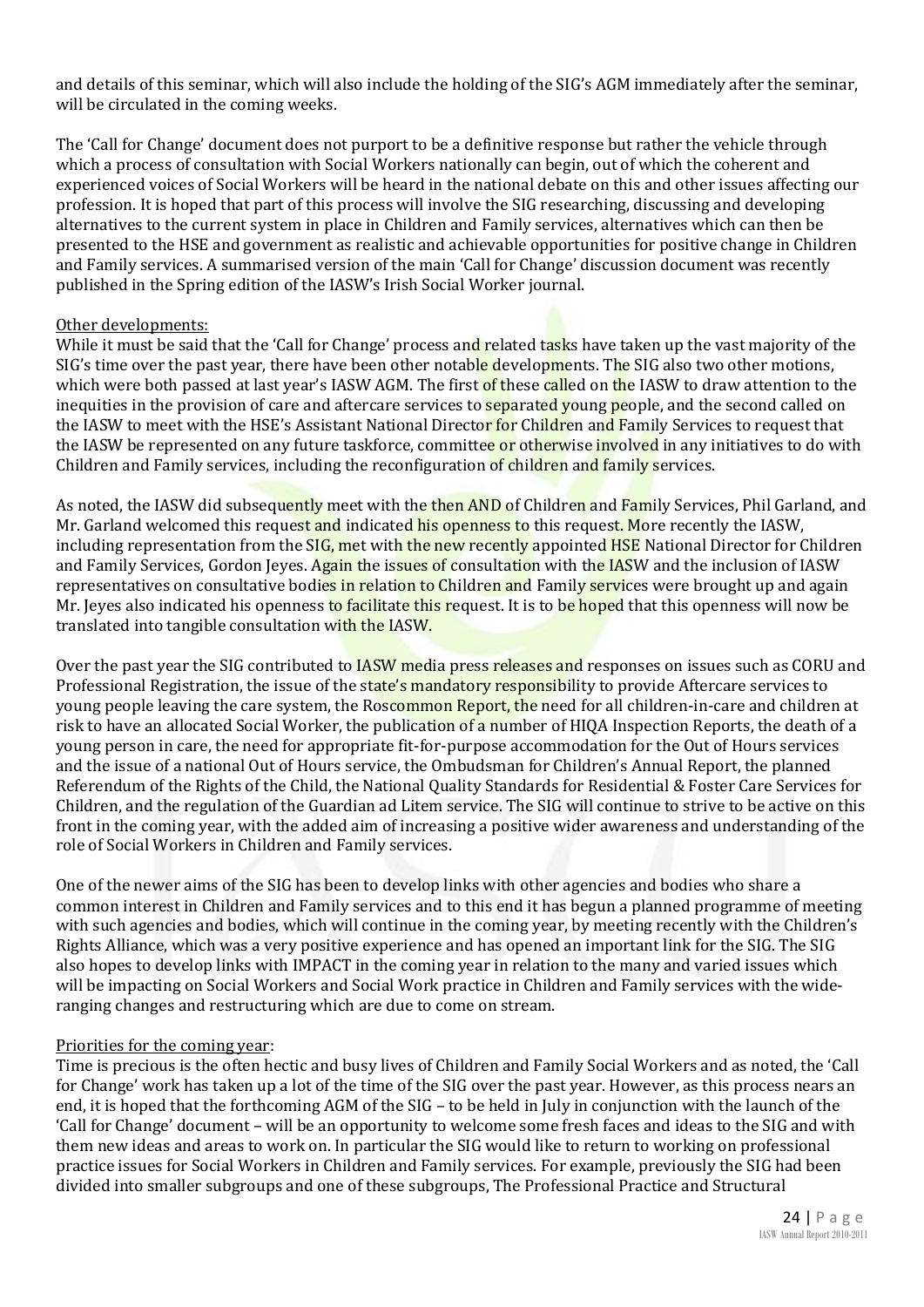Challenges group worked on a developing a document in relation to issues relating to Access for Children-in-Care. The SIG welcomes ideas on any areas of practice which members would like to work on, and of course we also welcome the new members to help to do this work.

The recent responses and reactions to the proposed €350 CORU registration fee for Social Workers and the wider issues of concern around registration and its implications have been very encouraging. The overwhelming response has led to the setting up of a Facebook page, 'Social Workers Unite to Win' (www.facebook.com/people/SocialWorkers-Unite-To-Win/100002283186790). This Facebook page, which was set up on 25th March last already had over 350 members within one month of going live and was instrumental, through its series of petitions from Student Social Workers, in forcing a rethink, on CORU's behalf, in relation to the proposed registration fee. The campaigning efforts of the group deserve great credit and should also serve as an example of what can be achieved when we come together to speak as one voice. In addition, we welcome the establishment of the New Social Workers Special Interest Group, which hosts its own impressive website [\(www.newsocialworkers.com\)](http://www.newsocialworkers.com/).

The coming months and years will be characterised by a period of unprecedented change in Children and Family services, with the HSE's introduction of the Standard Business Process model and its related National Childcare Information System and the government's announcement that Children and Family services will be taken out of the HSE and placed within the newly established Ministry for Children and Young People, to which the first Cabinet Minister for Children, former Social Worker Frances Fitzgerald, has been appointed, and also the forthcoming referendum on Children's rights. A time of great change is also a time of great opportunity and the Children and Families SIG hopes to help give Children and Family Social Workers a voice in this.

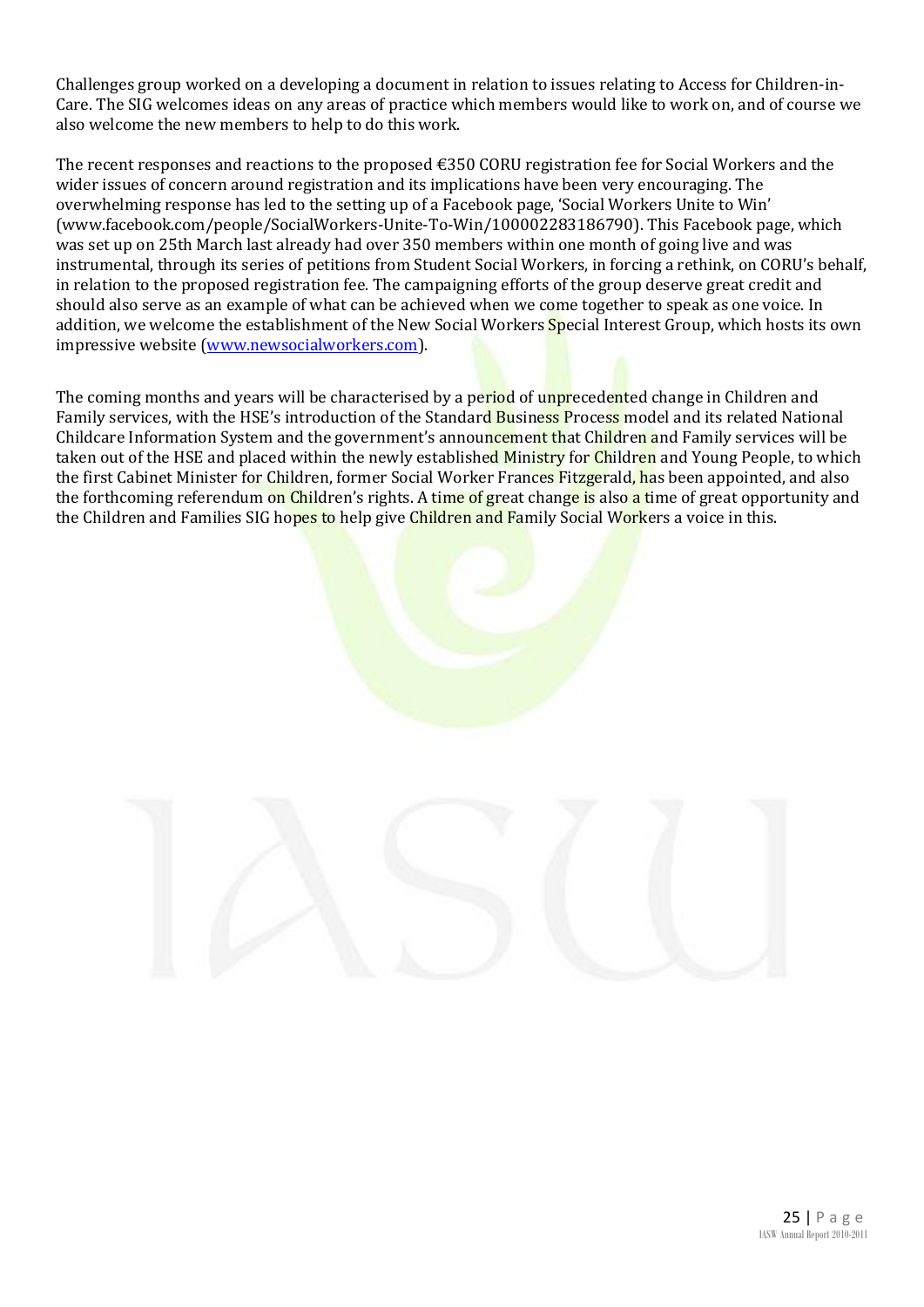### **Regional Reports:**

#### **Southern Branch**

| 2010 / 11 | <b>Acting Chairperson:</b> | Te |
|-----------|----------------------------|----|
|           | Secretary:                 | Pe |
|           | Representative to Council: | Fr |
|           | <b>Committee Member:</b>   | Ao |

**Print Bradshaw** arl Doyle ank O'Driscoll oife McGrath

The Southern Branch of the IASW continued to forge close links with Social Work Department, University College Cork during the past year. Committee members attended information sessions regarding IASW for social work students on campus and these enjoyed good attendances.

Questionnaires were circulated to Social Workers within Southern Region regarding their preferences for topics to be included in upcoming CPD sessions. These questionnaires are currently under consideration regarding the selection of topics and speakers for these sessions.

**Report from Eastern Region SIG**

2010 / 11 Committee Member: Pat Waldron

As such this regional division no longer exists. I attend quarterly Council meetings, am available to SIGS in the Region. I was involved mainly with the Children & Families group over the past years, in particular in discussions on the earlier history of social work and child care within the Health Boards. I have recently been involved in locating retired social workers who are no longer members and drawing up lists. This was to link with forthcoming 40th Anniversary celebrations of the founding of IASW.

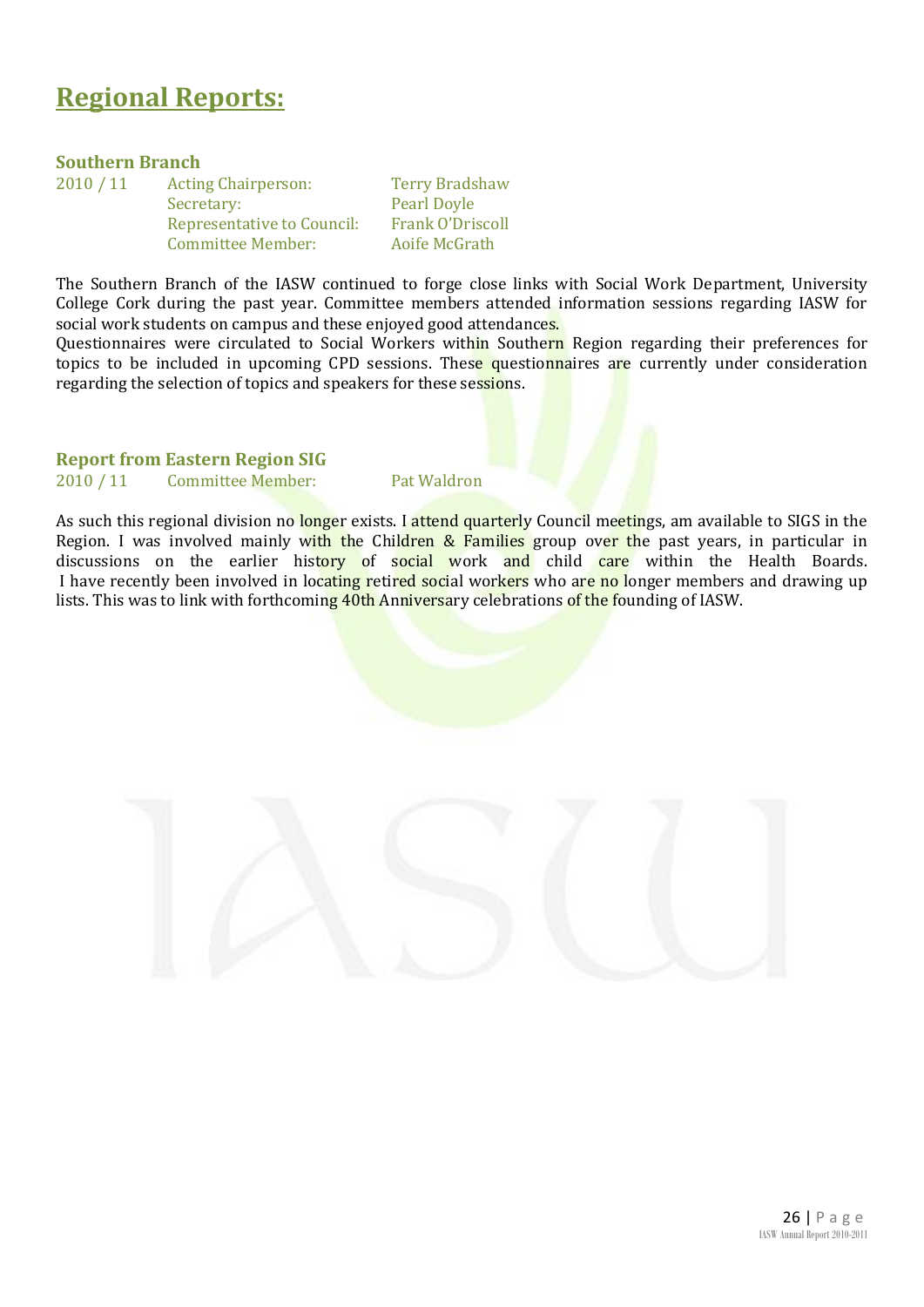# **Other Representative's Reports:**

#### **CORU – the Health and Social Care Council and The Social Workers Registration Board**

By: Monica Egan [Health and Social Care Council member and member of the Social Workers Registration Board]

For social workers, 2010 was the year we finally saw the appointment of the Social Workers Registration Board. For those of us who have been around long enough, it seemed it might never happen. In the autumn of 2010, the Minister for Health and Children, Mary Harney, announced the appointment of the people to the Registration Board. The Board is made up of social workers and lay people with the majority being lay people in line with the legislation.

The following are the names of the first Board:

Suzanne Quin, Chairperson Monica Egan Fiona Geraghty Cormac Quinlan Mary Hargaden Ursula Fernee Pat Dunne Fr. Val Collier Chris Curtin Ned Kelly Damien Courtney Denis Gallagher Valentine O'Kelly.

The Board has been busy since it began. Recently the members enacted three byelaws:

- 1. Code of Professional Conduct and Ethics for Social Workers Bye Law 2011;
- 2. Application for Registration of Social Workers Bye law 2011;
- 3. Approved Qualifications for Social Workers Bye Law 2011.

A lot of preparatory work went into these byelaws and all the members of the Board were actively involved in their development and realised the importance of these byelaws, particularly the Code of Professional Conduct and Ethics, for the social work profession.

The NSWQB had been the competent authority for the profession of social work and this function passed to the Social Workers Registration Board in March 2011 when the NSWQB was dissolved. It is planned to open the actual register for social workers at the end of May 2011. The students who graduate in the summer will be the first group to register.

The Council itself is waiting for legislation to be enacted which will allow the appointment of the nominees of the professions to the Council. Those who were appointed for four years have now come to the end of their term. The Council is hopeful that this issue will be sorted.

CORU moved to new offices and staff are now based in Sandyford. Some staff from the NSWQB have transferred to CORU and their experience will be very valuable for the Social Workers Registration Board.

The CORU website has a lot of information on it and is well worth having a look at if you need information about CORU or the Social Workers Registration Board. Ginny Hanrahan the CEO, has met with many groups of social workers throughout 2010 in order to prepare them for registration and to keep them informed of developments.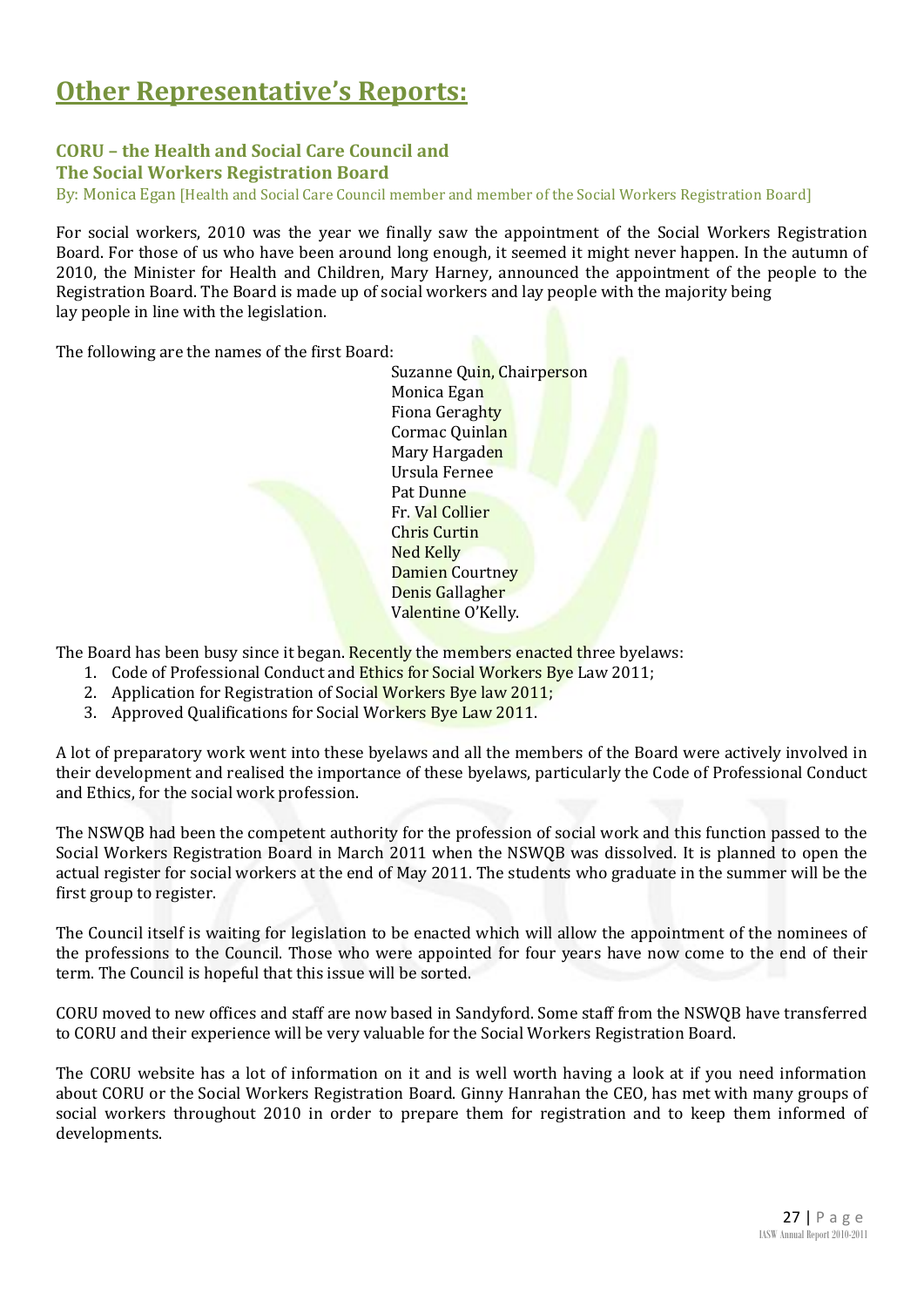#### **International Affairs Committee 2010-2011**

2010 / 11 Chair: John Brennan Committee Members: Monica Egan, Ineke Durville

The International Committee continued its liaison with the International Federation of Social Workers European Region (IFSW-E). During the year, the Committee contributed to the work of IFSW-E. Members of the Committee: Ineke Durville, Monica Egan and John Brennan

#### World Social Work Action Day:

This was held on the 15th March this year. Because of work commitments, it was not possible to undertake any activity other than issuing a press release on the effects of the financial crisis on the users of social work services in Ireland.

#### The Financial Crisis:

The main work on the international front this year involved the IFSW-E project on the impact of the financial crisis on service users and social workers. An extensive questionnaire was completed by IASW and 17 other European countries. Two workshops were held in Dublin and Zagreb earlier this year. See the IFSW website www.ifsw.org. The work on this project continues.

#### IFSW-E Delegates Meeting:

Delegates from 25 countries across Europe, including Ireland, met in Brussels on the 8th-10th April for the annual IFSW European regional meeting.

The project was discussed at length by delegates. At the end of these discussions, a 9-point statement 'We don't pay for your crisis' was released highlighting the serious social consequences caused as a result of financial systems disregarding social responsibilities. This statement will go on to the IASW website and the IFSW European region website – www.ifsw.org/europe.

#### Social Platform:

The IFSW-E's contribution to the European Social Platform highlighted the role of social work as advocates for human rights. Social Platform is the largest alliance fighting for social justice and participatory democracy in Europe and particularly in the European Union (EU). It consists of 42 networks of NGOs. Social Platform campaigns to help ensure that EU policies are developed in partnership with the people they affect and that they respect fundamental rights, promote solidarity, and ultimately improve lives. The Social Platform website is at www.socialplatform.org.

#### IFSW-E Work Programme:

The European work programme for 2011-12 was agreed. This programme sets out the priorities for the IFSW-E region under the following headings – Human Rights, Social Policy, Professional Development and Organisational Development.

#### Project: Social Workers realising Human Rights:

Last year's IFSW-E project on Standards in Social Work Practice Meeting Human Rights remains a work in progress. It is available on the IFSW website www.ifsw.org

#### ENSACT Conference: Brussels:

Following the Delegates meeting, a joint ENSACT conference was held in Brussels. 700 delegates attended this conference: Social Action in Europe: Sustainable Social Development and Economic Challenges

What is ENSACT? It is the European Network for Social Action. ENSACT brings together social professionals, teachers, lecturers, social service providers, and associations to strengthen the quality of social policy throughout Europe.

#### Other items: Changes in the United Kingdom:

BASW UK is likely to be wound up as an entity in the near future. In its place, the four constituent member organisations of BASW – England Scotland, Wales and Northern Ireland will have their own bodies and there will be a new 'College of Social Work'. This raises possibilities for collaborative efforts by social work in Ireland and Northern Ireland that we should pursue given the challenges we face as a profession.